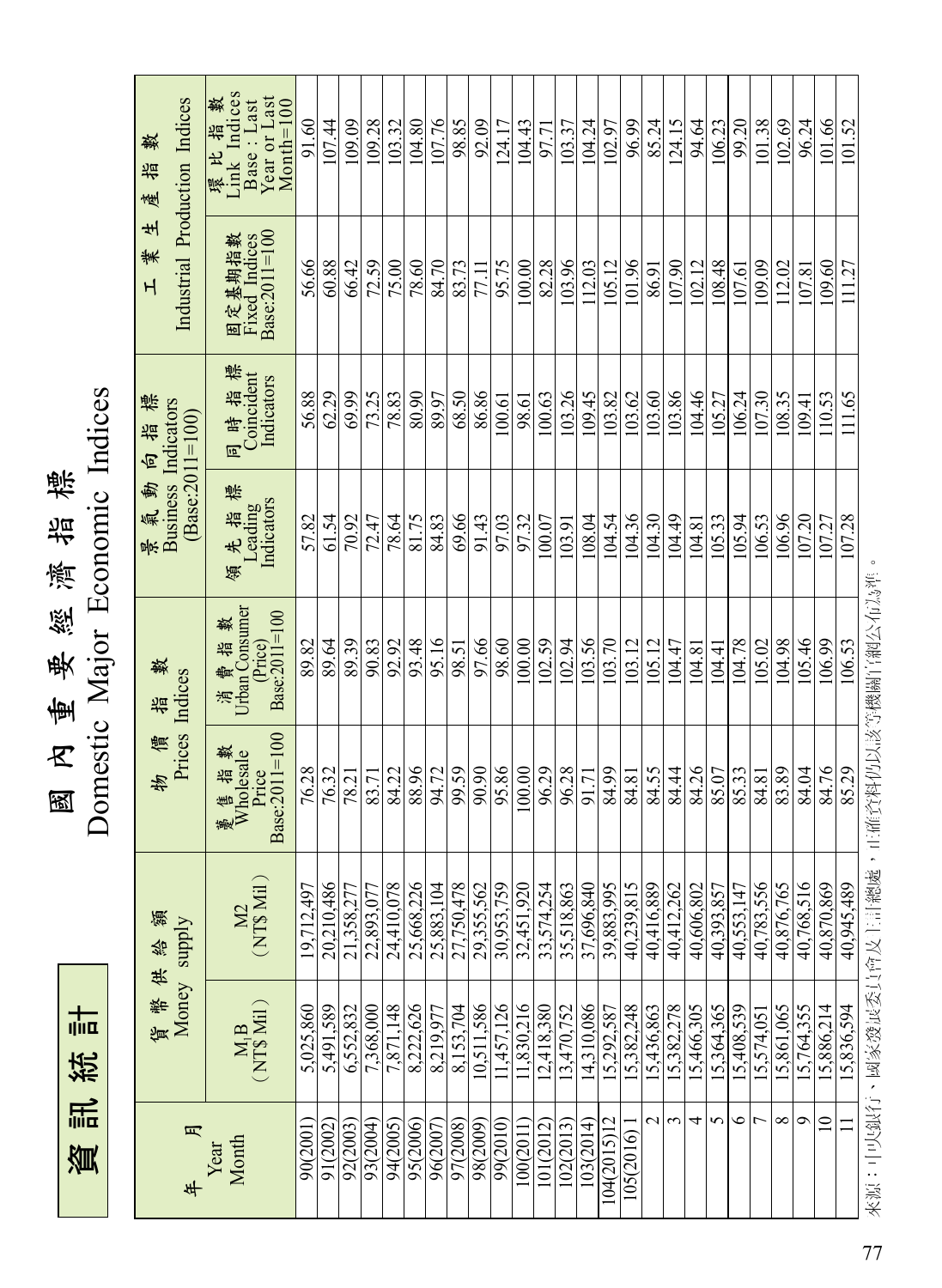| Unit: NT\$1,000,000<br>單位:新臺幣百萬元<br><b>IATISTICS OF STOCKS ISSUED</b><br>票發行概况統計<br>股 | Listed Company<br>巨 | 末<br>期<br>status change | 終止上市<br>資<br>減<br>動資 | End of year<br>delisting<br>capital decrease<br>capital increase | 金額<br>家数<br>金額<br>家<br>No.<br>金衡<br>家次<br>金額 | Amount<br>Σο.<br>Amount<br>Amount<br>χ <sub>ο</sub><br>Amount | 5,415,963<br>691<br>63,705<br>19<br>50,900<br>103<br>403,589 | 5,522,666<br>688<br>111,777<br>$\overline{1}$<br>125,233<br>152<br>278,261 | 5,601,624<br>698<br>117,948<br>$\Omega$<br>151,589<br>106<br>292,312 | 5,735,436<br>718<br>44,290<br>117,684<br>156<br>261,329 | 5,869,586<br>741<br>137,468<br>$\overline{15}$<br>394,201<br>312<br>622,527 | 5,927,950<br>758<br>115,186<br>$\Omega$<br>218,021<br>75<br>316,725 | 6,152,380<br>790<br>114,000<br>Ξ<br>197,942<br>427<br>756,486 | 6,384,950<br>809<br>8,872<br>3<br>60,894<br>135<br>247,478 | 6,610,051<br>838<br>27,595<br>4<br>57,906<br>107<br>237,936 | 6,783,397<br>854<br>31,334<br>5<br>256,026<br>161<br>426,111 | 6.950.904<br>874<br>32,039<br>₹<br>43,889<br>273<br>218,195 | 6,952,689<br>876<br>580<br>2,102<br>$\overline{24}$<br>2,597 | 6,960,786<br>876<br>$\circ$<br>0<br>2,027<br>$\equiv$<br>10,124 | 6,948,959<br>877<br>27.891<br>3.396<br>25<br>16,945 | 6,948,343<br>877<br>1,485<br>2,007<br>35<br>1,810 | 6,957,211<br>881<br>$\circ$<br>0<br>598<br>12<br>6,339 | 6,958,328<br>881<br>720<br>893<br>$\overline{24}$<br>1,932 | 6,968,636<br>881<br>1,268<br>3,567<br>17<br>14.571 | 7,018,220<br>880<br>2,292<br>$\mathbf{\sim}$<br>4,933<br>28<br>55,901 | 7,034,777<br>883<br>$\circ$<br>0<br>13,860<br>37<br>27,400 | 7,066,943<br>885<br>$\circ$<br>0<br>11,415<br>17<br>16,260 | 7,071,514<br>889<br>$\circ$<br>0<br>10,363<br>$\overline{c}$<br>12,637 | 7,021,699<br>892<br>51,895<br>1,946<br>$\overline{\mathcal{E}}$<br>1,163 |
|---------------------------------------------------------------------------------------|---------------------|-------------------------|----------------------|------------------------------------------------------------------|----------------------------------------------|---------------------------------------------------------------|--------------------------------------------------------------|----------------------------------------------------------------------------|----------------------------------------------------------------------|---------------------------------------------------------|-----------------------------------------------------------------------------|---------------------------------------------------------------------|---------------------------------------------------------------|------------------------------------------------------------|-------------------------------------------------------------|--------------------------------------------------------------|-------------------------------------------------------------|--------------------------------------------------------------|-----------------------------------------------------------------|-----------------------------------------------------|---------------------------------------------------|--------------------------------------------------------|------------------------------------------------------------|----------------------------------------------------|-----------------------------------------------------------------------|------------------------------------------------------------|------------------------------------------------------------|------------------------------------------------------------------------|--------------------------------------------------------------------------|
|                                                                                       |                     |                         |                      |                                                                  |                                              |                                                               |                                                              |                                                                            |                                                                      |                                                         |                                                                             |                                                                     |                                                               |                                                            |                                                             |                                                              |                                                             |                                                              |                                                                 |                                                     |                                                   |                                                        |                                                            |                                                    |                                                                       |                                                            |                                                            |                                                                        |                                                                          |
|                                                                                       |                     |                         |                      |                                                                  |                                              |                                                               |                                                              |                                                                            |                                                                      |                                                         |                                                                             |                                                                     |                                                               |                                                            |                                                             |                                                              |                                                             |                                                              |                                                                 |                                                     |                                                   |                                                        |                                                            |                                                    |                                                                       |                                                            |                                                            |                                                                        |                                                                          |
|                                                                                       |                     |                         |                      |                                                                  |                                              |                                                               |                                                              |                                                                            |                                                                      |                                                         |                                                                             |                                                                     |                                                               |                                                            |                                                             |                                                              |                                                             |                                                              |                                                                 |                                                     |                                                   |                                                        |                                                            |                                                    |                                                                       |                                                            |                                                            |                                                                        |                                                                          |
|                                                                                       |                     |                         |                      |                                                                  |                                              |                                                               |                                                              |                                                                            |                                                                      |                                                         |                                                                             |                                                                     |                                                               |                                                            |                                                             |                                                              |                                                             |                                                              |                                                                 |                                                     |                                                   |                                                        |                                                            |                                                    |                                                                       |                                                            |                                                            |                                                                        |                                                                          |
| $\mathbf{S}$                                                                          | 大樂                  |                         | 尊                    |                                                                  | 家次<br>No.                                    |                                                               | 964                                                          | 943                                                                        | 1,649                                                                | 945                                                     | 634                                                                         | 891                                                                 | 2,229                                                         | 674                                                        | 674                                                         | 701                                                          | 578                                                         | 34                                                           | $\overline{18}$                                                 | $\delta$                                            | $\overline{4}$                                    | 32                                                     | 27                                                         | 25                                                 | 106                                                                   | 51                                                         | 37                                                         | $\frac{8}{3}$                                                          | $\overline{1}$                                                           |
|                                                                                       | 市                   | 谟<br>曾                  | 初次上市公司               | newly listed                                                     | 金額                                           | Amount                                                        | 68,899                                                       | 65,454                                                                     | 56,183                                                               | 39,866                                                  | 103,394                                                                     | 74,845                                                              | 178,752                                                       | 54,858                                                     | 72,666                                                      | 34,618                                                       | 25,240                                                      | 1,870                                                        |                                                                 | 1,515                                               | 1,067                                             | 3,127                                                  | 812                                                        | 1,000                                              | 908                                                                   | 3,017                                                      | 27,321                                                     | 2,714                                                                  | 3,289                                                                    |
|                                                                                       |                     |                         |                      |                                                                  | 家數                                           | χ <sub>ο</sub>                                                | 13                                                           | Ξ                                                                          | $\overline{\mathcal{E}}$                                             | $\overline{31}$                                         | 55                                                                          | 29                                                                  | 11                                                            | 22                                                         | 33                                                          | $\overline{\Omega}$                                          | $\overline{24}$                                             | $\mathcal{L}$                                                | $\circ$                                                         | $\mathbf 2$                                         |                                                   | 4                                                      |                                                            |                                                    |                                                                       | 3                                                          | $\mathbf 2$                                                | 4                                                                      | 4                                                                        |
|                                                                                       | 項目                  |                         | Item                 | 年月<br>Year                                                       |                                              | Month                                                         | 94(2005)                                                     | 95(2006)                                                                   | 96(2007                                                              | 97(2008)                                                | 98(2009)                                                                    | 99(2010)                                                            | 100(2011)                                                     | 101(2012)                                                  | 102(2013)                                                   | 103(2014)                                                    | 104(2015)                                                   | 105(2016)                                                    | $\overline{\mathcal{C}}$                                        | $\epsilon$                                          | 4                                                 | 5                                                      | $\bullet$                                                  | 7                                                  | $\infty$                                                              | $\sigma$                                                   | $\overline{10}$                                            |                                                                        | $\mathbf{C}$                                                             |

註:1.本表係以除權日為基準 註:1. 本表係以除權日為基準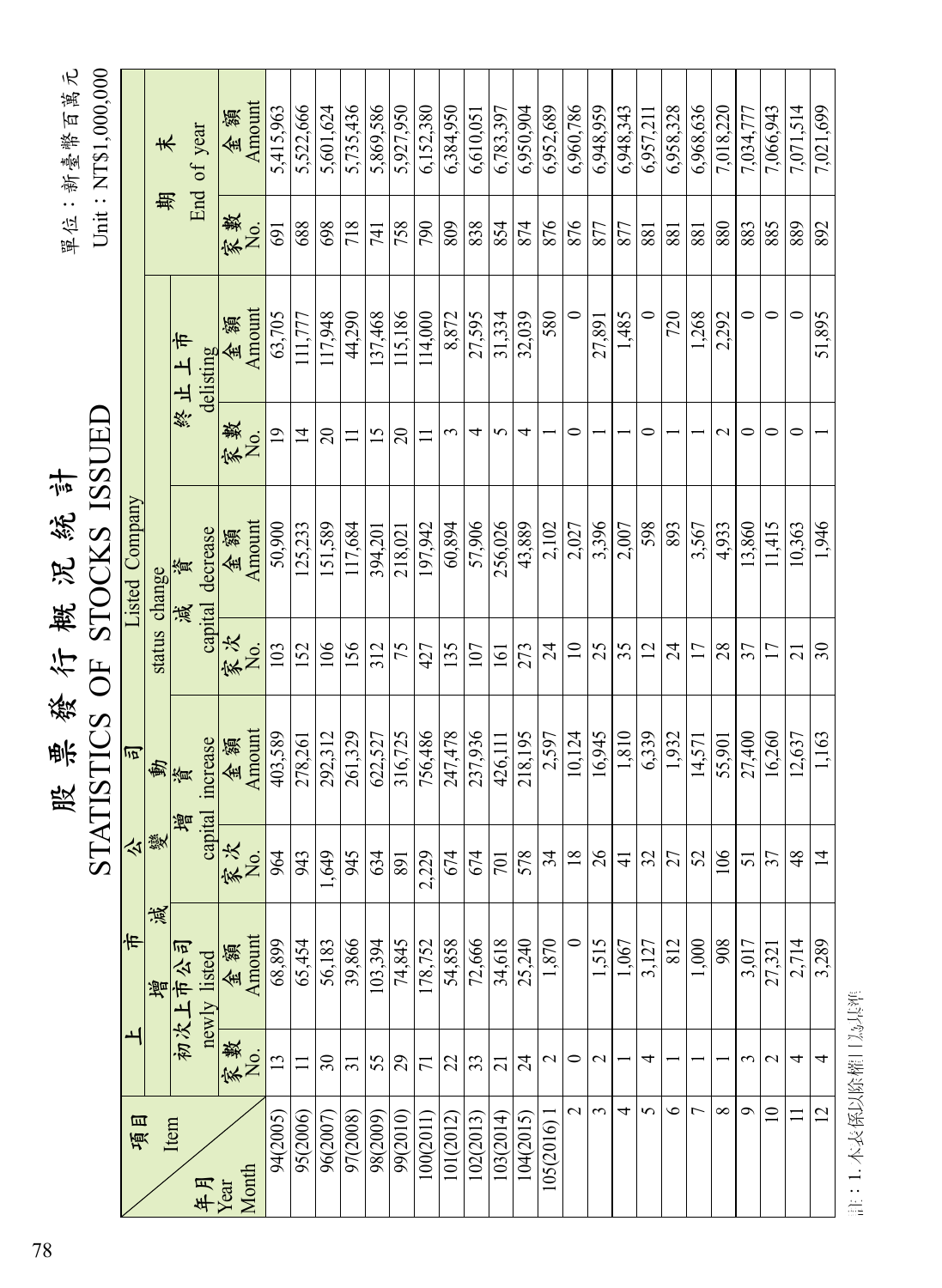|                                 |                 |                        |                 |                       |                 |                                              | 續               |                                 |     |                                  |
|---------------------------------|-----------------|------------------------|-----------------|-----------------------|-----------------|----------------------------------------------|-----------------|---------------------------------|-----|----------------------------------|
|                                 |                 |                        | 股<br>STATIS     |                       |                 | ₩ 滚 行 萦 沢 溌 草 ( *<br>TICS OF STOCKS ISSUED   | $($ Cont. $)$   |                                 |     | 單位:新臺幣百萬元<br>Unit: NT\$1,000,000 |
| 項目                              | ᅬ               |                        | 櫃               | 公                     |                 | 司                                            |                 |                                 | OTC |                                  |
| Item                            |                 | 增                      | 減               | 變                     | 動               | status                                       | change          |                                 | 斯   | 末                                |
| 年月                              |                 | 初次上櫃公司<br>newly listed | 道               | capital increase<br>資 | capital<br>減    | decrease<br>資                                |                 | 撤 銷 上 櫃<br>(或改列上市)<br>delisting |     | End of year                      |
| Year                            | 家數              | 金額                     | 家次<br>No.       | 金額                    | 家次              | 金額                                           | 家数              | 金額                              | 家數  | 金額                               |
| Month                           | Χo.             | Amount                 |                 | Amount                | Σò,             | Amount                                       | Χo.             | Amount                          | ΣÓ. | Amount                           |
| 94(2005                         | 56              | 41,573                 | 860             | 67,910                | $\sqrt{2}$      | 14,303                                       | $\overline{19}$ | 78,097                          | 503 | 643,180                          |
| 95(2006)                        | $\overline{4}$  | 50,976                 | 1,191           | 73,764                | $\overline{5}$  | 17,482                                       | 12              | 24,239                          | 531 | 726,199                          |
| 96(2007                         | $\overline{4}$  | 25,200                 | 1,524           | 84,517                | 67              | 32,538                                       | $\overline{24}$ | 88,568                          | 547 | 714,810                          |
| 97(2008)                        | $\overline{24}$ | 9,481                  | 1,013           | 40.632                | 97              | 16.873                                       | 32              | 44,976                          | 539 | 703.074                          |
| 98(2009)                        | $\overline{24}$ | 28,679                 | 862             | 81,160                | 159             | 22,751                                       | 17              | 17,435                          | 546 | 772,728                          |
| 99(2010)                        | $\mathfrak{L}$  | 15,705                 | 1,003           | 34,247                | 122             | 17,768                                       | ∞               | 19,856                          | 564 | 705,995                          |
| 100(2011)                       | 51              | 29,300                 | 1,003           | 34,247                | 122             | 17,768                                       | $\infty$        | 19,856                          | 607 | 731,918                          |
| 101(2012)                       | 42              | 18,606                 | 803             | 26,160                | 124             | 48,583                                       |                 | 61,196                          | 638 | 666,905                          |
| 102(2013)                       | 29              | 13,506                 | 848             | 35,969                | 63              | 12,639                                       | ᡋ               | 41,895                          | 658 | 661,846                          |
| 103(2014)                       | 33              | 14,172                 | 1,116           | 25,258                | 28              | 4,198                                        | ७               | 7,516                           | 685 | 679,563                          |
| 104(2015)                       | 34              | 22,936                 | 868             | 19,834                | 159             | 8,074                                        | $\overline{ }$  | 8,069                           | 712 | 706,189                          |
| 104(2015)                       | 5               | 4,627                  | 5               | 982                   | 38              | 742                                          |                 | 416                             | 718 | 710,639                          |
| $\overline{\mathcal{C}}$        | $\circ$         | $\circ$                | 23              | 744                   | $\overline{c}$  | 629                                          | 0               | $\circ$                         | 718 | 710,755                          |
| 3                               | ∞               | 2,595                  |                 | 556                   | $\mathbf{1}$    | 284                                          | 4               | 2,040                           | 722 | 711,582                          |
| 4                               | $\circ$         | $\circ$                | $\frac{8}{3}$   | 1.176                 | $\Xi$           | 172                                          |                 | 488                             | 721 | 712.098                          |
| 5                               | $\mathcal{L}$   | 538                    | $ \mathcal{C} $ | 1,086                 | 22              | 583                                          | ξ               | 4,917                           | 720 | 708,222                          |
| $\bullet$                       | $\mathbf 2$     | 446                    | 52              | $-107$                | $\circ$         | $\infty$                                     |                 | 3,652                           | 721 | 704,900                          |
| L                               | $\mathbf 2$     | 2,686                  | 47              | 2,024                 | $\overline{10}$ | 207                                          | 0               | 0                               | 723 | 709,404                          |
| $\infty$                        |                 | 212                    | $\approx$       | 2,828                 | ${}^{\circ}$    | 1,204                                        | 0               | $\circ$                         | 724 | 711,239                          |
| $\sigma$                        | ∞               | 8,747                  |                 | 3,393                 | 22              | 2,918                                        | $\mathbf 2$     | 1,868                           | 730 | 718,592                          |
| $\supseteq$                     | $\mathbf 2$     | 499                    | 3 z             | 1,213                 | 26              | 4,713                                        |                 | 356                             | 731 | 715,236                          |
| $\Box$                          | 0               | $\circ$                |                 | 997                   | $\mathbf{13}$   | 1,569                                        | $\mathbf{C}$    | 1,714                           | 729 | 712,950                          |
| $\overline{2}$                  | 4               | 2,099                  | $\Im$           | $\overline{41}$       | $\overline{1}$  | $\overline{4}$                               |                 | 1,190                           | 732 | 715,259                          |
| 出:8J 在 1J Ⅲ W 把幼卡涵論準中3辞 #+ 1Z W |                 |                        |                 |                       |                 | 大命结牧路专口节其准,83 年中日赶险器类穴司互大命器跖口节其准护,络孩门窃藉口节其准。 |                 |                                 |     |                                  |

註:82 年 12 月以前資本增減變動之統計,係以本會結案發文日為基準,83 年元月起除證券公司以本會發照日為基準外,餘係以除權日為基準。 既伏以陈催口 為基準 85 年兀月起廃調が公司以今買毀照口為基理外 82 年 12 月以則覓今瑁減變動人統計,徐以今胃結条發入口為基準 H.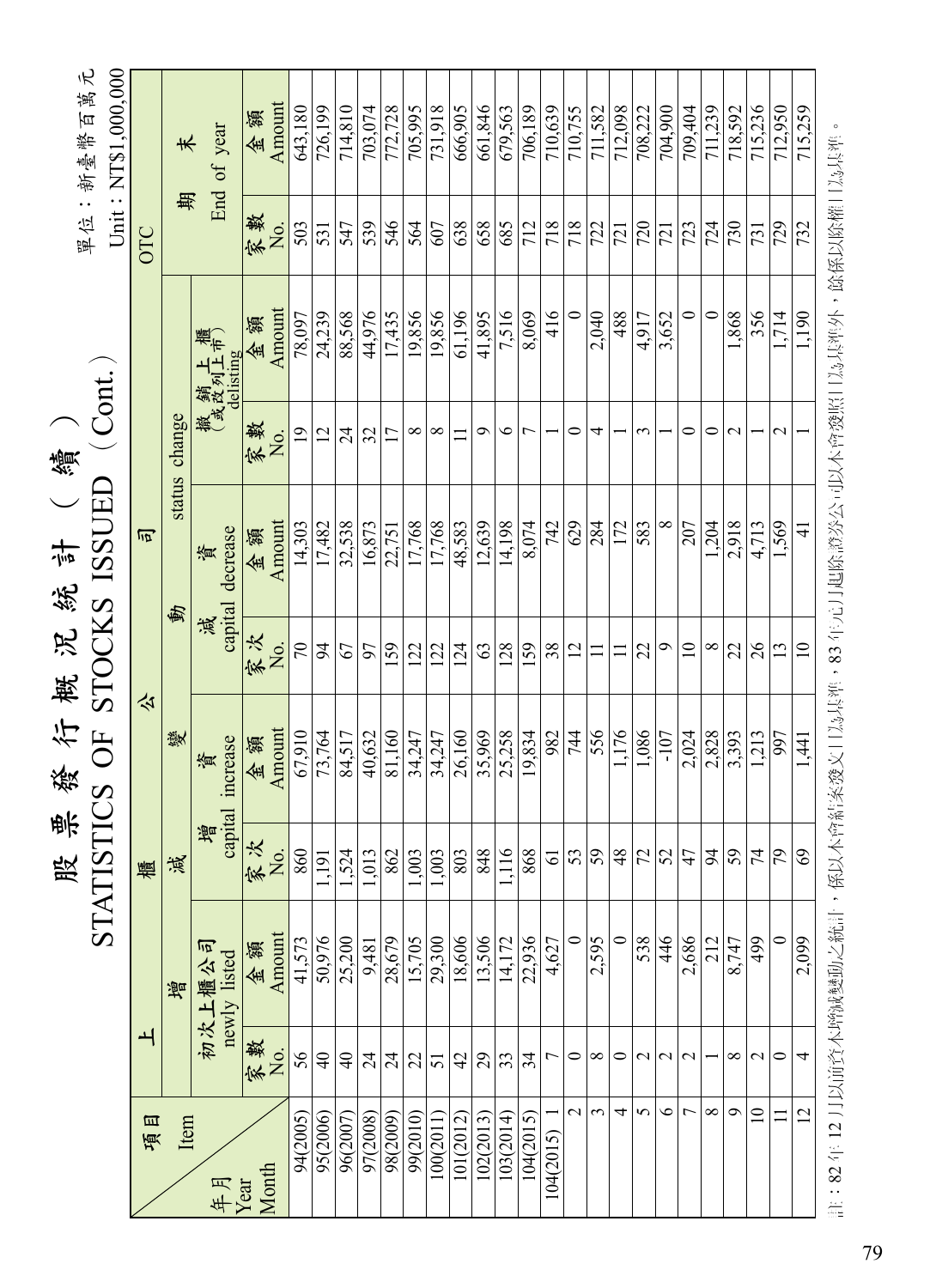|                     |                      |                             |                         |                       |                         |                              | 續              |                                              |            |                    |
|---------------------|----------------------|-----------------------------|-------------------------|-----------------------|-------------------------|------------------------------|----------------|----------------------------------------------|------------|--------------------|
|                     |                      |                             | 股票簽                     | <b>谷中</b>             |                         | 被 沢 統 計 ( き<br>STOCKS ISSUED |                | $($ Cont. $)$                                |            | 單位:新臺幣百萬元          |
|                     |                      |                             |                         |                       |                         |                              |                |                                              |            | Unit: NTS1,000,000 |
| 項目                  | 興                    |                             | 櫃                       |                       | 公                       | 百                            |                |                                              | OTC        |                    |
| Item                |                      | 質                           | 減                       | 變                     | 動                       | status                       | change         |                                              | 期          | 末                  |
| 年月                  |                      | 初次登錄興櫃公司<br>newly Registerd | 彎                       | capital increase<br>資 | capital<br>減            | decrease<br>資                |                | Terminate Registration<br>終止櫃檯買賣<br>(或改列上市上櫃 |            | End of year        |
| Month<br>Year       | 家數                   | 金額                          | 家次                      | 金額                    | 家次<br>$\overline{N}$ o. | 金額                           | 家數             | 金額                                           | 家数         | 金額                 |
| 94(2005)            | No.<br>42            | Amount                      | χ <sub>ο</sub><br>201   | Amount<br>23,890      | $\infty$                | Amount<br>2,709              | 135<br>No.     | Amount<br>89,061                             | 257<br>No. | Amount<br>390.044  |
|                     |                      | 54,311                      |                         |                       |                         |                              | $\overline{7}$ |                                              |            |                    |
| 95(2006)<br>96(2007 | $\mathfrak{g}$<br>47 | 33,716<br>48,275            | 239<br>$\overline{311}$ | 18,846<br>17,375      | $\sigma$<br>$\circ$     | 1,070<br>1,148               | 74             | 107,848<br>120,532                           | 230<br>246 | 277,819<br>332,402 |
| 97(2008)            | 45                   | 18,384                      | 264                     | 17,670                | 4                       | 987                          | 58             | 32,390                                       | 233        | 280,496            |
| 98(2009)            | 54                   | 34,774                      | 234                     | 12,852                | $\bullet$               | 1,205                        | $\mathcal{Z}$  | 38,525                                       | 223        | 288,392            |
| 99(2010)            | 106                  | 112,241                     | 392                     | 18,798                | $\overline{ }$          | 23,962                       | $\frac{4}{4}$  | 50,190                                       | 285        | 345,280            |
| 100(2011            | 85                   | 85,940                      | 376                     | 16,433                | $\overline{ }$          | 2,237                        | 93             | 83,317                                       | 277        | 362,099            |
| 101(2012)           | $80\,$               | 49,110                      | 235                     | 8,605                 | $\overline{4}$          | 2,040                        | 72             | 82,377                                       | 285        | 335,397            |
| 102(2013            | 50                   | 34,953                      | 212                     | 9,382                 | $\overline{16}$         | 6,253                        | 74             | 76,299                                       | 261        | 297,182            |
| 103(2014)           | 79                   | 79,586                      | 247                     | 6,642                 | $\frac{8}{18}$          | 3,931                        | 56             | 42,878                                       | 284        | 297,182            |
| 104(2015)           | 65                   | 47,478                      | 238                     | 9.795                 | $\Im 0$                 | 42,867                       | 65             | 50,126                                       | 284        | 300,880            |
| 105(2016)           | $\overline{1}$       | 6,123                       | $\overline{16}$         | 381                   | $\mathbf{C}$            | 4                            | $\infty$       | 5,472                                        | 290        | 301,908            |
| $\mathbf{\sim}$     | $\circ$              | 4,663                       | $\overline{16}$         | Ó                     | $\epsilon$              | 18                           | 3              | 4,906                                        | 293        | 301,656            |
| ς                   | 5                    | 2,082                       | $\overline{19}$         | 889                   |                         | 913                          | $\mathbf 2$    | 8,178                                        | 286        | 295,535            |
| 4                   | $\mathbf 2$          | 987                         | $\frac{26}{5}$          | 125                   | 4                       | $\equiv$                     |                | 691                                          | 287        | 295,947            |
| 5                   | 3                    | 687                         | $\frac{6}{1}$           | 347                   |                         | ξ                            | ç              | 5,457                                        | 281        | 291,521            |
| $\circ$             | 4                    | 2,363                       | $\circ$                 | 156                   | 3                       | 611                          | 5              | 2,644                                        | 280        | 290,785            |
| $\overline{ }$      | 5                    | 1,243                       | 19                      | 528                   | $\epsilon$              | $\overline{ }$               | $\circ$        | 4,697                                        | 279        | 287,852            |
| $\infty$            | $\circ$              | 1,662                       | 25                      | 424                   | $\sim$                  | $\overline{c}$               | $\epsilon$     | 3,668                                        | 282        | 286,250            |
| Ó                   | 4                    | 1,899                       | 34                      | 956                   | 4                       | 37                           | $\mathbf{C}$   | 11,454                                       | 274        | 278,614            |
| $\equiv$            | 5                    | 1,535                       | 32                      | 953                   | $\mathbf 2$             | 183                          | $\circ$        | 30,497                                       | 273        | 250,422            |
| Ξ                   | 5                    | 2,289                       | 17                      | 244                   | 4                       | 284                          | $\circ$        | 2,500                                        | 272        | 250,171            |
| 12                  | $\overline{ }$       | 3,241                       | 15                      | 237                   | 5                       | 45                           | $\infty$       | 4,802                                        | 271        | 248,802            |
|                     |                      |                             |                         |                       |                         |                              |                |                                              |            |                    |

註:興櫃股票市場自91年1月2日起開始交易。 註:興櫃股票市場自 91 年 1 月 2 日起開始交易。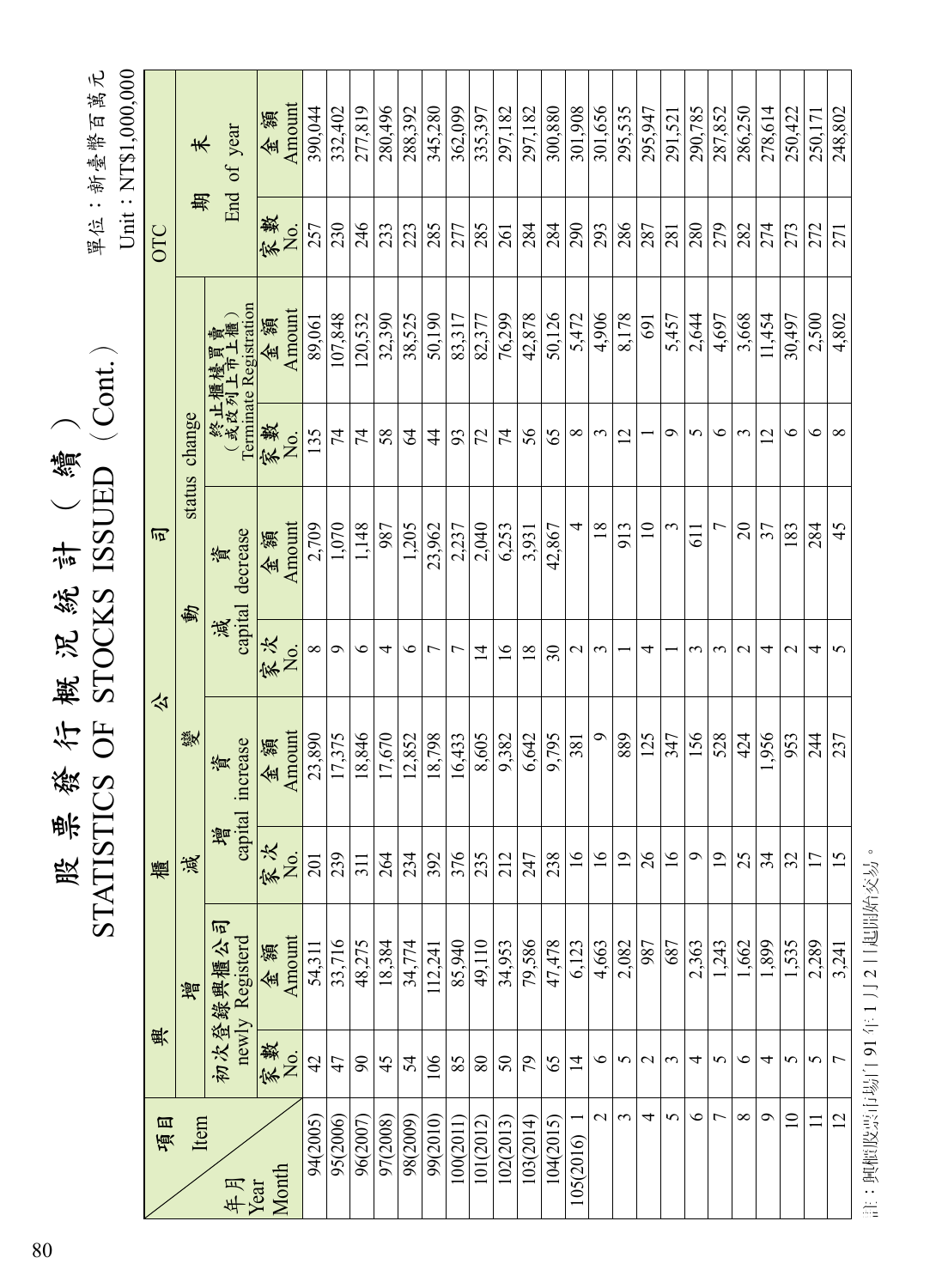|                     | ١K<br>新臺幣百萬<br>位<br>吗 |
|---------------------|-----------------------|
|                     |                       |
| 續<br>$rac{1}{4}$    | <br>)                 |
| 統<br><b>Rí</b><br>楔 | $\mathcal{L}$<br>くくして |
| 斗<br>發<br>票<br>股    |                       |
|                     |                       |

單位:新臺幣百萬元

Unit: NT\$1,000,000  $Unit:NT$1,000,000$ 

|              | ₩             | End of year                                                      | Amount<br>金額   | 2,312,006                | 2,144,397      | 1,950,427 | 1,697,827       | 817,046             | 1,689,557     | 1,622,292      | .,698,550 | .789.851        | 1,757,603       | 1,734,512       | .720,061      | 1,714,061       | 1,715,566     | 1,713,896 | 1,714,135 | 1,712,515     | 1,708,155   | 1,704,135       | 1.705.215 | 1,701,818 | 1,697,874 | ,637,064          |                        |
|--------------|---------------|------------------------------------------------------------------|----------------|--------------------------|----------------|-----------|-----------------|---------------------|---------------|----------------|-----------|-----------------|-----------------|-----------------|---------------|-----------------|---------------|-----------|-----------|---------------|-------------|-----------------|-----------|-----------|-----------|-------------------|------------------------|
|              | 無             |                                                                  | 农数<br>ΣÓ.      | 801                      | 673            | 601       | 535             | 497                 | 512           | 516            | 540       | 584             | 621             | 646             | 647           | 646             | 541           | 643       | 541       | 541           | 642         | 647             | 649       | 651       | 846       | 645               | 穿衣/4/10分番口も中華          |
| Unit Company |               | 撤銷發行 (或改列上市上櫃<br>Withdrawal from public<br>ssuance or go listing | Amount<br>金額   | 230,681                  | 306,755        | 237,085   | 281,876         | 119,368             | 310,477       | 178,299        | 65,127    | 21,818          | 60,103          | 132,989         | 21,465        | 6,000           | 4,634         | 3,871     | 2,120     | 3,834         | 8,688       | 8,508           | 2,530     | 5,595     | 6,410     | 61,852            | 口も曲着毛                  |
|              | status change |                                                                  | 家数<br>Χo.      | 229                      | 185            | 145       | 129             | 97                  | 84            | 112            | 58        | $\overline{16}$ | 47              | 95              | ${}^{\circ}$  |                 | ७             | 3         | 5         | ৩             | ๑           | 4               | 4         | 3         | Ō         | 4                 |                        |
| 百            |               | decrease<br>資                                                    | Amount<br>金額   | 36,860                   | 34,737         | 49,315    | 79,003          | 70,376              | 9,005         | 25,441         | 78,539    | 38,264          | 41,697          | 24,786          | 96            | $\circ$         | $\circ$       | $\circ$   | 250       | 882           | 3,111       | 2,148           | 50        | 0         | $\circ$   | $\circ$           | 医粘合术 医阿尔米维奇            |
| 公            | 動             | capital<br>減                                                     | 家次<br>χō.      | $\overline{\mathcal{E}}$ | $\overline{c}$ | 24        | $\overline{24}$ | $\overline{31}$     | 18            | $\overline{1}$ | 28        | $\overline{c}$  | $\overline{21}$ | $\overline{17}$ | $\mathcal{L}$ | 0               | 0             | $\circ$   |           | $\mathcal{L}$ | $\mathbf 2$ | $\mathbf{\sim}$ |           | $\circ$   | 0         | $\circ$           | $22 \div 7$            |
| 櫃<br>ᅬ       | 變             | capital increase<br>資                                            | Amount<br>金額   | 98,261                   | 134,850        | 58,847    | 76,462          | 54,647              | 18,629        | 26,888         | 16,895    | 70,231          | 33,510          | 36,709          | 340           | $\circ$         | .810<br>5     | 250       | $\circ$   | 338           | 000         | 579             | 550       | 452       | $\circ$   | $\mathcal{S}$     | 卡维谷的化学 古古              |
| 市            | 漠             | 賛                                                                | 次<br>家次<br>No. | 38                       | 354            | 350       | $\overline{31}$ | ŗ<br>$\overline{c}$ | $\frac{4}{4}$ | 137            | 4         | 139             | 122             | $\mathfrak{L}$  | $\epsilon$    | $\circ$         | $\mathcal{L}$ | 3         | $\circ$   | 4             |             | S               |           | 5         | 0         | $\mathbf{\Omega}$ | 反に                     |
| ᅬ            | 增             | 初次公開公司<br>newly listed                                           | Amount<br>金額   | 70,112                   | 39,032         | 33,583    | 31,817          | 254,316             | 160,690       | 109,587        | 203,029   | 81,152          | 40,067          | 54,083          | 6,770         | $\circ$         | 329           | 1,951     | 2,609     | 2,758         | 6,439       | 6,057           | 2,110     | 1,746     | 2,466     | 973               |                        |
| 未            |               |                                                                  | 家<br>No.       | $\exists$                | 57             | 73        | 63              | 59                  | 60            | 116            | $82\,$    | $\infty$        | 84              | 110             | $\circ$       | 0               |               | 5         | 3         | $\circ$       | $\supseteq$ | Ó               | ৩         | 5         | 4         | 3                 |                        |
| 項目           | Item          | 年月                                                               | Month<br>Year  | 94(2005)                 | 95(2006)       | 96(2007)  | 97(2008)        | 98(2009)            | 99(2010)      | 100(2011)      | 101(2012) | 102(2013)       | 103(2014)       | 104(2015)       | 105(2016)     | $\mathbf{\sim}$ | 3             | 4         | 5         | $\circ$       | 7           | ${}^{\circ}$    | Ó         | $\equiv$  | $\equiv$  | 12                | 半,04 在 14 正三拍的卡酒话语使中分析 |

註:82 年 12 月以前資本增減變動之統計,係以本會結案發文日為基準,83 年元月起除證券公司以本會發照日為基準外,餘係以除權日為基準。 註:82 年 12 月以即負本增減變動之統計,徐以本曾結案發又日為基準,83 年元月起除證券公司以本曾發照日為基準外,脉係以除罹日為基準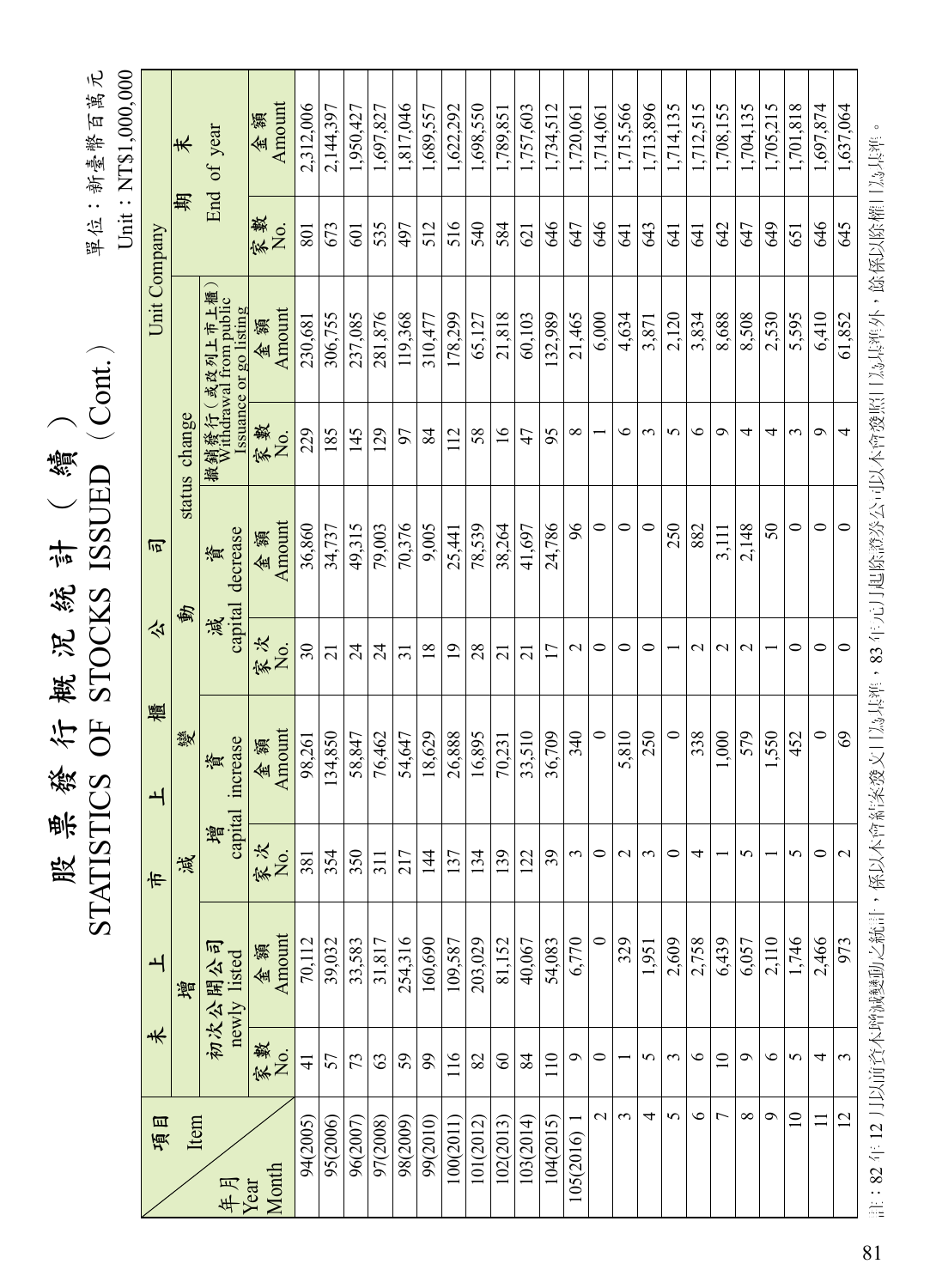## 證券投資信託基金發行概況表<br>Highlights of Issuance of Secuities Investment Trust Funds 券 投 資 信 託 基 金 發 行 概 況 表

Highlights of Issuance of Secuities Investment Trust Funds

| 指数股票型基金 | 投資國內有價證券           | 內募集<br>在圆    | 净資產總額     | (億元)    | 366.40    | 406.60        | 439.60         | 474.60               | 749.40                  | 828.60                    | 1,318.60        | 1,464.90            | 1,398.00       | 1,610.10 | 1,982.00       | 1,998.20      | 2,110.20            | 2,414.70         | 2,385.70      | 2,381.60       | 2,705.90       | 2,550.00 | 2,876.90         | 2,814.40      | 2,736.70    | 2,719.30 |
|---------|--------------------|--------------|-----------|---------|-----------|---------------|----------------|----------------------|-------------------------|---------------------------|-----------------|---------------------|----------------|----------|----------------|---------------|---------------------|------------------|---------------|----------------|----------------|----------|------------------|---------------|-------------|----------|
|         |                    |              | ⊯<br>基    | 數       |           |               |                |                      | $\overline{\mathbf{C}}$ | $\overline{\mathfrak{c}}$ |                 | $\Omega$            | $\overline{9}$ | 23       |                | 57            | 57                  |                  | 4             | 4              | $47$           |          | 5                | 24            | 56          | 56       |
|         | 市場<br>散巾<br>投資國內外貨 | 集<br>蔈       | 净資產總額     | ۱R<br>億 |           | 75.50         | 76.70          | 25.90                | 10.90                   | 3.30                      | 2.90            | 46.80               | 241.20         | 146.90   | 172.80         | 143.90        | 146.90              | 183.10           | 179.40        | 176.30         | 170.30         | 167.70   | 188.60           | 173.70        | 169.90      | 166.30   |
|         |                    | ヱ            | ⋘<br>基    | 數       |           |               |                |                      |                         |                           |                 |                     |                |          |                | ≌             |                     | ュ                | ⊒             | 그              | ュ              | 크        | $\tilde{\bm{c}}$ | $\tilde{S}1$  | S           | ٵ        |
| 貨幣市場型基金 | 投資國外貨幣市場           | 圝            | 鬱<br>淨資產  | 億元<br>籟 |           | 33.00         | 34.70          | 26.30                | 18.70                   | 4.20                      | 2.50            |                     |                | 30.30    |                |               |                     |                  |               |                |                |          |                  |               |             |          |
|         |                    | 在            | ⋘<br>基    | 轔       |           |               |                |                      |                         |                           |                 |                     |                |          |                |               |                     |                  |               |                |                |          |                  |               |             |          |
|         | 券<br>投資國外有價證       | 集<br>募       | 產總額<br>淨資 | 億元      |           |               |                |                      |                         |                           |                 |                     |                |          |                |               |                     |                  |               |                |                |          |                  |               |             |          |
| 剉       |                    |              | 基金        | 轛       |           |               |                |                      |                         |                           |                 |                     |                |          |                |               |                     |                  |               |                |                |          |                  |               |             |          |
| 閉<br>封  | 莽<br>有價證<br>ヱ      | ヱ<br>圝       | 净資產總額     | (億元)    | 53.00     | 54.90         | 56.20          | 26.50                | 45.60                   | 44.60                     | 38.10           | 41.40               | 47.30          |          |                |               |                     |                  |               |                |                |          |                  |               |             |          |
|         | 投資國                | +4           | ≮₩<br>基   | 數       |           |               |                |                      |                         |                           |                 |                     |                |          |                |               |                     |                  |               |                |                |          |                  |               |             |          |
|         | 投資國內外有價證券          | 集            | 净資產總額     | (億元)    | 1,871.10  | 3,384.50      | 4,917.10       | 2,209.30             | 3,791.70                | 4,467.30                  | 3,800.10        | 5,000.80            | 6,050.70       | 6,821.60 | 7,031.60       | 6,534.50      | 6,521.20            | 6,830.10         | 6,947.10      | 7,087.90       | 7,073.30       | 7,266.00 | 7,448.40         | 7,406.40      | 7,389.00    | 7,653.50 |
|         |                    | 募<br>ヱ       | ⋘<br>基    | 變       | 5         | 126           | $\overline{5}$ | 158                  | 175                     | 210                       | 240             | 271                 | 305            | 324      | 358            | 362           | 362                 | 369              | 369           | 374            | 375            | 377      | 382              | 381           | 385         | 408      |
| 剄       | 外有價證券              | 國<br>栫       | 净資產總額     | (億元)    | 784.20    | 1,463.40      | 1,960.70       | 770.10               | 1,636.30                | 2,168.80                  | 1,668.30        | 1,745.60            | 1,125.60       | 1,037.20 | 733.10         | 667.20        | 661.50              | 683.20           | 683.80        | 666.10         | 665.90         | 666.70   | 680.70           | 692.70        | 691.30      | 414.90   |
| 放       | 圝<br>投資            |              | ∢⊮<br>基   |         | 38        | $\frac{4}{5}$ |                | 52                   | $\mathcal{S}$           | 5 %                       |                 | $\overline{\infty}$ | $\mathcal{Z}$  | 66       | $\frac{8}{3}$  | $\frac{8}{3}$ | $\frac{8}{3}$       | $\frac{8}{3}$    | $\frac{8}{4}$ | $\frac{d}{dt}$ | $\frac{d}{dt}$ |          | $\frac{8}{4}$    | $\frac{1}{2}$ |             | र्न      |
| 開       | 莽                  | 集<br>滌<br>ヱ  | 净資產總額     | 億元      | 16,461.50 | 14,139.50     | 12,802.20      | 12,117.30            | 13,494.30               | 4,611.50                  | 2,970.70        | 3,076.40            | 2,818.60       | 2,685.20 | 2,328.80       | 2,285.90      | 2,329.70            | 2,272.10         | 2,180.70      | 2,243.40       | 2,207.20       | 2,206.60 | 2,192.50         | 2,170.20      | 2,096.10    | 2,025.50 |
|         | 內有價證               | 國<br>在       | 基金        | 數       | 369       | 328           | 297            | 270                  | 266                     |                           | $\frac{21}{21}$ |                     | 193            | 179      | $\frac{22}{2}$ |               | $\overline{\Gamma}$ | $\overline{\Xi}$ | 170           | 170            | 170            | 170      | $\overline{69}$  | 168           | 168         | 168      |
|         | 投資國                | 集<br>篻<br>☆  | 鬱<br>淨資產  | 億元<br>镶 | 95.00     | 107.80        | 121.90         | 63.80                | 3.50                    | 3.10                      | 2.50            | $\overline{1.90}$   | 2.40           | 2.30     | 2.30           | 2.20          | 2.30                | $2.30$<br>$2.20$ |               |                | 2.20           | 2.30     | 2.30             | 2.40          |             | $\circ$  |
|         |                    | $\mathbb{R}$ | 基         | 金數      | $\sim$    | $\sim$        | $\sim$         |                      |                         |                           |                 |                     |                |          |                |               |                     |                  |               |                |                |          |                  |               |             |          |
|         |                    |              |           |         | z         |               |                | 5 \$ 5 \$ \$ 5 5 5 2 |                         |                           |                 |                     |                | 103      | 10412          | 105           |                     |                  |               |                |                |          |                  |               | $\supseteq$ |          |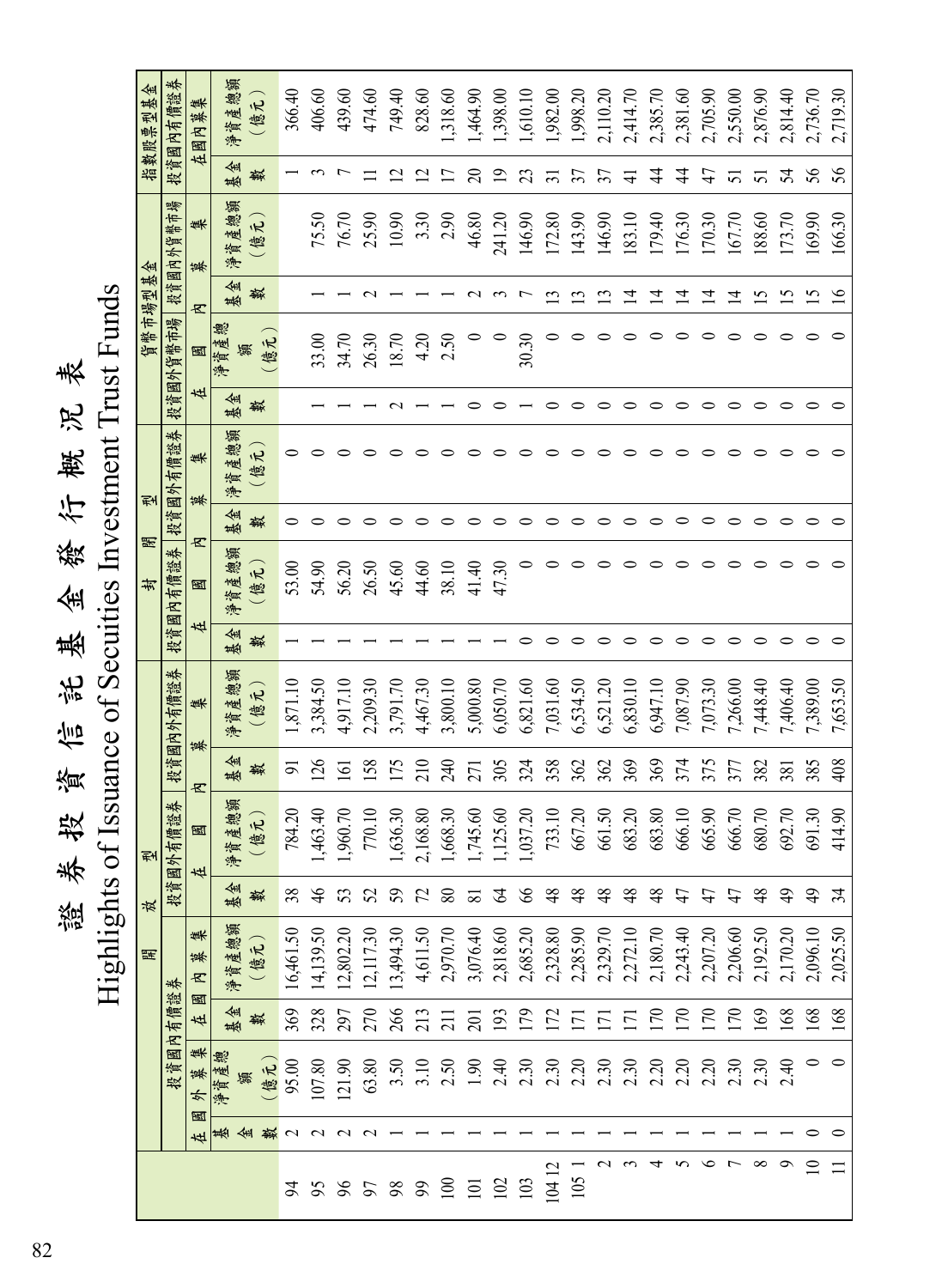| 表                                                            |                   |
|--------------------------------------------------------------|-------------------|
| 尘                                                            |                   |
| $\frac{1}{2}$                                                |                   |
| 銜<br>Ķ                                                       |                   |
| l                                                            |                   |
|                                                              |                   |
| 표                                                            |                   |
| 匯                                                            |                   |
| $\left\langle \vec{r}\right\rangle$                          |                   |
|                                                              |                   |
| 卷章                                                           |                   |
| 證                                                            |                   |
| $\overline{\mathcal{K}}$                                     |                   |
| 國                                                            |                   |
| 資                                                            |                   |
| 資投                                                           |                   |
|                                                              |                   |
| 法                                                            |                   |
| $\mathcal{R}$ )                                              |                   |
|                                                              |                   |
| ŀ                                                            |                   |
|                                                              |                   |
|                                                              |                   |
| ENIA FID                                                     |                   |
| ֧֖֖֧֖֖֧֧֧֧֧֧֦֧֧֧֧֧֧֧֧֚֚֚֚֚֚֝֬֝֬֝֓֓֝֬֝֓֝֬֝֓֝֬֝֬֝֓֝֬֝֓֝֬֝֬֝֬֝֬ | l                 |
|                                                              |                   |
|                                                              | TIC USE CONSIDERE |
|                                                              |                   |
| 外資                                                           |                   |
|                                                              |                   |
|                                                              |                   |

:億美元 單位:億美元 單位

|                  | 累積匯入淨額       | 1,559.65  | 1,633.32    | 1,765.13 | 1,924.45 | 1,938.17 | 1,993.72 | 1,927.98 | 1,942.73            | 2,003.65        | 2,021.85 | 1,992.76          | 2,033.26       | 2,060.30            | 2,064.99      | 2,065.21 | 2,046.05 | 2,013.20    | 1,993.72            |
|------------------|--------------|-----------|-------------|----------|----------|----------|----------|----------|---------------------|-----------------|----------|-------------------|----------------|---------------------|---------------|----------|----------|-------------|---------------------|
| FINI 加 FIDI 加陸資  | 匯入净額         | $-100.50$ | 73.68       | 131.80   | 159.32   | 13.73    | 55.55    | $-10.19$ | 14.75               | 60.92           | 18.20    | $-29.09$          | 40.50          | 27.04               | 4.69          | 0.22     | -1916    | $-32.85$    | $-19.49$            |
|                  | 累積匯入淨額       | 3.21      | <b>06 r</b> | 4.76     | 3.66     | 3.36     | 3.38     | 3.36     | 3.37                | 3.38            | 3.36     | 3.39              | 3.36           | 3.38                | 3.43          | 3.40     | 3.38     | 3.38        | 3.38                |
| 境外華僑及外國自然人 (FIDI | 匯入淨額         | 0.11      | 02.7        | $-0.15$  | $-1.10$  | $-0.30$  | 0.01     | $-0.01$  | 0.02                | 0.00            | $-0.02$  | 0.03              | $-0.03$        | 0.02                | 0.04          | $-0.02$  | $-0.02$  | 0.00        | 0.00                |
|                  | 出金額<br>匯     | 0.53      | 2.61        | 0.50     | 1.47     | 0.51     | 0.24     | 0.03     | 0.00                | 0.01            | 0.02     | 0.01              | 0.04           | 0.01                | 0.03          | 0.02     | 0.03     | 0.02        | 0.03                |
|                  | 匯入金額         | 0.64      | 4.31        | 0.36     | 0.38     | 0.22     | 0.25     | 0.02     | 0.02                | 0.01            | 0.01     | 0.03              | 0.01           | 0.03                | 0.08          | 0.00     | 0.01     | 0.02        | 0.03                |
| FINI             | 累積匯入淨額       | 1,556.44  | 1,628.42    | 1,760.37 | 1,920.78 | 1,934.81 | 1,990.34 | 1,924.62 | 1,939.36            | 2,000.28        | 2,018.49 | 1,989.37          | 2,029.90       | 2,056.92            | 2,061.56      | 2,061.81 | 2,042.67 | 2,009.82    | 1,990.34            |
|                  | 匯入淨額         | $-100.61$ | 71.98       | 131.95   | 160.42   | 14.02    | 55.53    | $-10.19$ | 14.74               | 60.92           | 18.21    | $-29.12$          | 40.53          | 27.02               | 4.65          | 0.25     | -19.14   | $-32.85$    | $-19.48$            |
| 境外外國機構投資人        | 匯出金額         | 1534.65   | 1145.32     | 1195.98  | 1263.47  | 1503.10  | 1346.89  | 105.07   | 67.14               | 96.55           | 95.21    | 131.15            | 88.74          | 116.46              | 136.29        | 110.96   | 129.10   | 135.14      | 135.07              |
|                  | 匯入金額         | 1434.04   | 1217.30     | 1327.93  | 1423.89  | 1517.12  | 1402.42  | 94.88    | 81.88               | 157.47          | 113.42   | 102.04            | 129.27         | 143.49              | 140.94        | 111.20   | 109.96   | 102.29      | 115.59              |
|                  | 月<br>)<br>年/ | 100年度     | 101年度       | 102年度    | 103年度    | 104年度    | 105年度    | 月        | 月<br>$\overline{C}$ | 月<br>$\epsilon$ | 月<br>4   | 月<br>$\mathbf{S}$ | 月<br>$\bullet$ | 月<br>$\overline{a}$ | 月<br>$\infty$ | 月<br>Ò   | 10月      | 月<br>$\Box$ | 月<br>$\overline{2}$ |

合併統稱「境外華僑及外國人」;「華僑及外國人」則區分為「境內華僑及外國自然人」、「境外華僑及外國自然人」、「境內外國機構投資人」<br>及「境外外國機構投資人」等四類。 合併統稱「境外華僑及外國人」;「華僑及外國人」則區分為「境內華僑及外國自然人」、「境外華僑及外國自然人」、「境內外國機構投資人」 及「境外外國機構投資人」等四類。

2.「境外外國機構投資人」投資額度不受限制,「境內外國機構投資人」結匯額度為五千萬美元,境內華僑及外國自然人結匯額度為五百萬美元。 2.「境外外國機構投資人」投資額度不受限制,「境內外國機構投資人」結匯額度為五千萬美元,境內華僑及外國自然人結匯額度為五百萬美元。 3.「境外外國機構投資人」累積匯入淨額係重新調整而得(「境外外國機構投資人」為原 QFII 加原 GFII)。 3. 「境外外國機構投資人」累積匯入淨額係重新調整而得(「境外外國機構投資人」為原 QFII 加原 GFII)

券限額,其中全體經大陸地區證券主管機關核准之合格機構投資者(QDII)匯入投資臺灣地區證券之資金,不得超過五億美元,每家 QDII 申請<br>限額為一億美元。 4.98年4月30日發布施行「大陸地區投資人來臺從事證券投資及期貨交易管理辦法」,另於99年1月15日發布大陸地區投資人投資臺灣地區證 4. 98 年 4 月 30 日發布施行「大陸地區投資人來臺從事證券投資及期貨交易管理辦法」,另於 99 年 1 月 15 日發布大陸地區投資人投資臺灣地區證 券限額,其中全體經大陸地區證券主管機關核准之合格機構投資者(QDII)匯入投資臺灣地區證券之資金,不得超過五億美元,每家 QDII 申請 限額為一億美元。

資料來源:中央銀行外匯局(資金匯出入金額)、證交所。 資料來源:中央銀行外匯局(資金匯出入金額)、證交所 。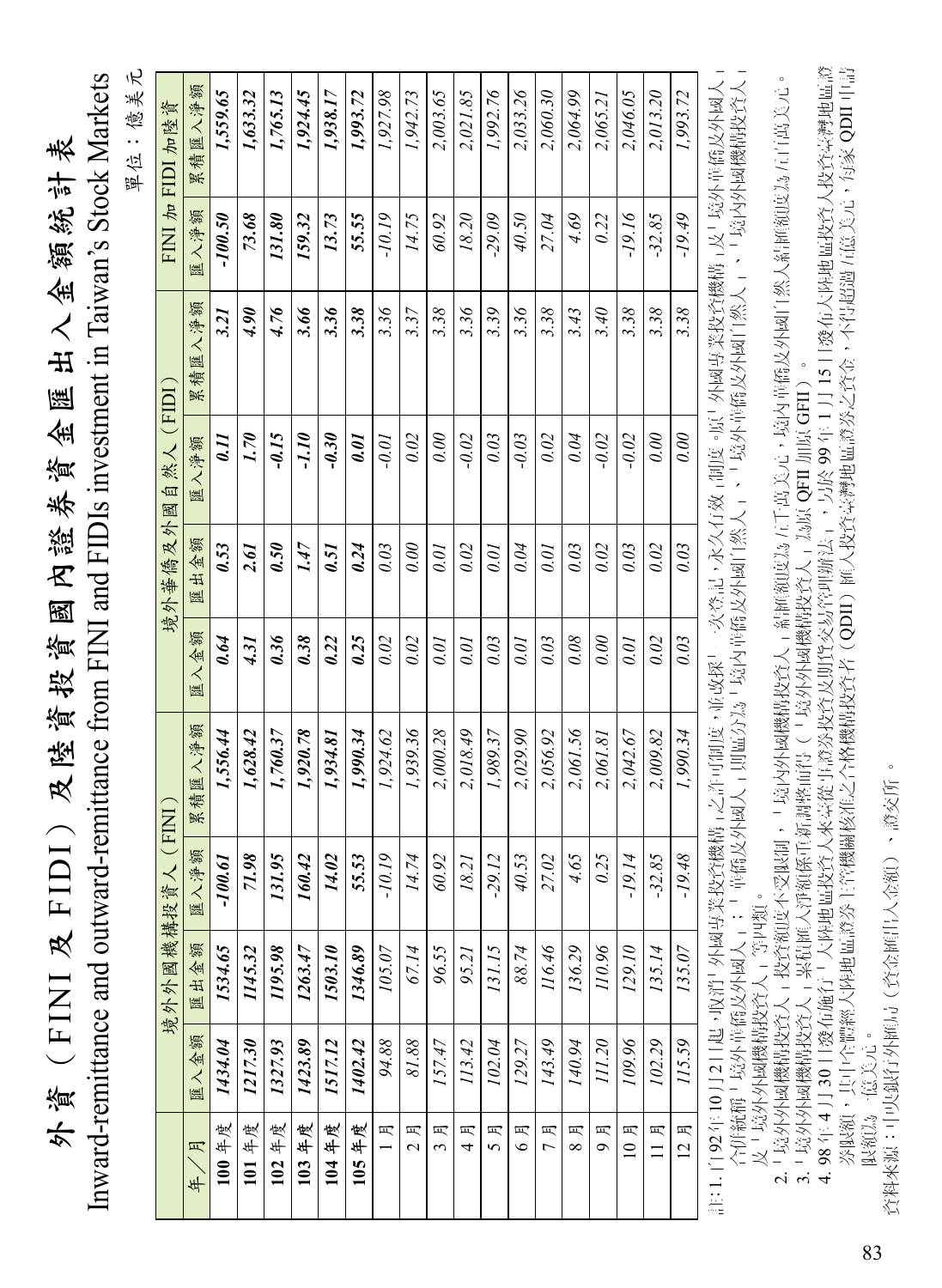|   |             | Dec 2016 of Taiwa |                          |                 | $\mathbf{u}$             |           | Futures Market   |                         |                          |             | Trad           | $\infty$<br>$\overline{11}$ |               | Stati       | $s$ t i        | $\boldsymbol{\omega}$<br>$\circ$ |                 |
|---|-------------|-------------------|--------------------------|-----------------|--------------------------|-----------|------------------|-------------------------|--------------------------|-------------|----------------|-----------------------------|---------------|-------------|----------------|----------------------------------|-----------------|
|   |             |                   |                          |                 |                          |           |                  |                         |                          |             |                |                             |               |             |                | 單位                               | 樊<br>$\Box$     |
|   |             |                   | 未                        |                 |                          |           |                  |                         | 省長<br>期                  | 钓<br>經      |                |                             |               |             |                |                                  |                 |
|   |             |                   | 夬                        |                 |                          |           |                  |                         |                          | 法           |                |                             |               |             |                |                                  |                 |
|   |             | 交易量               | 鎬                        | 自然人             |                          | 證券        | 誉<br>自           | 證券投信                    |                          | 小           | 資及陸資           | 及信託基金<br>期貨經理               |               | 其他機構<br>投資人 |                | 期貨                               | 誉<br>自          |
|   | 商品名稱        | $(\n$ 買 + 賣)<br>2 | 量                        | 買               | 蠹                        | 胍         | 賣                | 歐                       | 毒具                       | 觚           | 賣              | 買                           | 嚧             | 觚           | 毒具             | 歐                                | 蠹               |
|   | 電子期貨        | 53,958            | 3,570                    | 30,383          | 30,004                   | 182       | $\overline{190}$ | 588                     | 597                      | 12,243      | 13,022         | 105                         | $\equiv$      | 647         | 345            | 9.810                            | 9.689           |
|   | 金融期貨        | 70,779            | 2,485                    | 41,941          | 41,732                   | 632       | 754              | 349                     | 350                      | 19,852      | 20,086         | $\overline{5}$              | $\mathcal{S}$ | 605         | 620            | 7,306                            | 7,145           |
|   | 臺股指數        | 2,401,963         | 102.517                  | 1,382,505       | 369.874                  | 8,450     | 8,345            | 52,064                  | 50.217                   | 635,318     | 653,868        | 4.408                       | 4.551         | 19.302      | 21.496         | 299.916                          | 293.612         |
|   | 小型臺指期貨      | 1,632,997         | 30,607                   | 1,127,247       | 1,115,835                | 2,624     | 2,257            | 23                      | 23                       | 373,122     | 378,059        | 3,742                       | 5.047         | 2,707       | 2,738          | 123,532                          | 129,038         |
|   | 臺灣 50 期貨    | $\circ$           | ۰                        |                 | 5                        | $\circ$   | 0                | $\circ$                 |                          | $\circ$     | $\circ$        | $\circ$                     | $\circ$       |             | $\circ$        |                                  |                 |
|   | 非金電期貨       | 6,547             | 724                      | 1.150           | 1.163                    | $\bullet$ | $\circ$          | 402                     | 402                      | 605         | 776            | $\bullet$                   | $\circ$       | 0           | $\circ$        | 4,390                            | 4,206           |
| 期 | 櫃買期貨        | $\overline{4}$    | $\approx$                | $\Xi$           | 207                      | $\circ$   | $\circ$          | $\overline{\mathbf{c}}$ | $\overline{\mathcal{C}}$ | $\circ$     | $\otimes$      | $\circ$                     | $\circ$       | 35          | $\circ$        | 163                              | 142             |
|   | 東證指數期貨      | 16,707            | 538                      | 5411            | 5,557                    | 249       | $\overline{5}$   | $\circ$                 | $\circ$                  | 1,421       | 399            | $\bullet$                   | $\circ$       | $\circ$     | $\circ$        | 9.626                            | 9,660           |
| 征 | 印度50期貨      | 4,750             | 162                      | 1.781           | 1,748                    | 0         | $\circ$          | $\bullet$               | $\circ$                  | 0           | $\circ$        | $\circ$                     | $\circ$       | $\circ$     | $\circ$        | 2,969                            | 3,002           |
|   | 公債期貨        | 0                 |                          | $\circ$         | $\circ$                  | $\bullet$ | $\circ$          | $\circ$                 | $\bullet$                | $\circ$     | $\circ$        | $\bullet$                   | $\bullet$     | $\circ$     | $\bullet$      |                                  |                 |
|   | 黃金期貨 (USD)  | 872               | 186                      | $\overline{c}$  | $\overline{\mathcal{L}}$ | $\circ$   | $\circ$          | $\circ$                 | $\circ$                  | $\circ$     | $\mathfrak{L}$ | $\circ$                     | $\circ$       | $\circ$     | $\circ$        | 851                              | 824             |
| 契 | 臺幣黃金期貨      | 7,289             | 571                      | 1,940           | 1,926                    | $\bullet$ | $\circ$          | $\circ$                 | $\circ$                  | 867         | 428            | $\circ$                     | $\circ$       | 57          | 57             | 4,425                            | 4.878           |
|   | 股票期貨        | 871.784           | 101.317                  | 405,584         | 398,998                  | 25,778    | 27.921           | $\circ$                 | 0                        | 143.369     | 142.713        | 83                          | 65            | 4.566       | 4.539          | 292,404                          | 297,548         |
| 稻 | ETF 期貨      | 120,560           | 20,410                   | 42,634          | 40,204                   | 6,721     | 6,639            | 584<br>≌,               | 11,647                   | 29,566      | 30,035         | $\circ$                     | $\infty$      | 5,821       | 6,031          | 25,234                           | 25,996          |
|   | 小型美元兑人民幣期貨  | 39,379            | 3,982                    | $\overline{5}$  | 779                      |           |                  | 0                       | 0                        | 2,336       | 2.245          | $\circ$                     | $\circ$       | 22,177      | 22,800         | 13,964                           | 13,554          |
|   | 美元兑人民幣期     | 8,535             | 658                      | $\overline{13}$ | $\overline{15}$          | 0         | $\circ$          | $\bullet$               | $\circ$                  | 399         | 609            | $\circ$                     | $\circ$       | 4.987       | 4,833          | 3,136                            | 3,078           |
|   | 欧元兑美元期貨     | 6,347             | 696                      | 25              | 241                      | $\bullet$ | $\circ$          | $\bullet$               | $\bullet$                | $\bullet$   | $\circ$        | $\bullet$                   | $\bullet$     | 2,750       | 2,648          | 3.372                            | 3,458           |
|   | 美元兑日元期货     | 15.079            | \$                       | 1.027           | 1.072                    | $\circ$   | $\circ$          | $\circ$                 | $\circ$                  | $\circ$     | $\circ$        | $\circ$                     | $\circ$       | 4,724       | 5.062          | 9328                             | 8.945           |
|   | 合計          | 5,257,973         | 269,371                  | 3,042,979       | 3,009,385                | 44,637    | 46,198           | 64.022                  | 63,248                   | 219.098     | ,243,323       | 8,432                       | 9,874         | 68,378      | 71,169         | 810,427                          | 814,776         |
|   | 合計百分比       | 30.90             | 24.50                    |                 | 57.55                    |           | 0.86             |                         | $\Xi$                    |             | 23.42          |                             | 0.17          |             | $\overline{3}$ |                                  | 15.45           |
| 豐 | 臺指選擇權       | 11,682,892        | 807,916                  | 6,256,774       | 6,384,691                | 21,837    | 20,245           | 35                      | $\circ$                  | .352,607    | .234,577       | 1,502                       | 1,075         | 42,566      | 34,181         | 4,007,571                        | 4,008,123       |
|   | 電子選擇權       | 10,067            | 1,345                    | 1,370           | 1,658                    | $\circ$   | 0                | $\circ$                 | $\circ$                  | 426         | 380            | $\bullet$                   | 0             |             |                | 8,271                            | 8,028           |
|   | 金融選擇權       | 19,744            | 4,522                    | 4,888           | 7,076                    | $\circ$   | $\circ$          | $\circ$                 | $\circ$                  | 229         | 291            | $\circ$                     | $\circ$       | $\circ$     |                | 14,627                           | 12,366          |
| 擇 | 非全電選擇權      | 51                | $\overline{\mathcal{L}}$ | Ò               | $\bullet$                | $\circ$   | $\circ$          | $\circ$                 | $\circ$                  | $\bullet$   | $\circ$        | $\circ$                     | $\circ$       | $\circ$     | $\bullet$      | $\bullet$                        |                 |
|   | 櫃買選擇權       | $\circ$           | 0                        | $\circ$         | $\circ$                  | $\circ$   | $\circ$          | $\circ$                 | 0                        | $\circ$     | $\circ$        | $\circ$                     | $\circ$       | $\circ$     | $\circ$        | $\circ$                          | 0               |
| 權 | 黄金選擇權       | 4,990             | 633                      | $\overline{2}$  | 2,095                    | $\bullet$ | $\circ$          | $\bullet$               | $\circ$                  | $\circ$     |                | $\bullet$                   | $\circ$       | $\circ$     | $\circ$        | 3,369                            | 2,894           |
|   | 股票選擇權       | 15,153            | 3,315                    | 1.495           | 7,691                    | $\circ$   | $\circ$          | $\circ$                 | 0                        | $\circ$     | $\bullet$      | $\bullet$                   | $\bullet$     | $\circ$     | $\infty$       | 13,658                           | 7,442           |
|   | ETF選擇權      | 19,531            | 7,136                    | 5.411           | 8,770                    | $\circ$   | $\circ$          | $\circ$                 | $\circ$                  | 555         | $\circ$        | $\circ$                     | $\circ$       | $\subset$   | $\circ$        | 13,565                           | 10.761          |
| 契 | 小型美元兑人民幣選擇權 | 6,277             | 4317                     | 388             | 415                      | $\circ$   | $\circ$          | $\circ$                 | $\circ$                  | $\bullet$   | $\circ$        | $\bullet$                   | $\bullet$     | 3,168       | ,048           | 2,721                            | 4,814           |
|   | 美元兑人民幣選擇權   | 1.032             | 872                      | 28              | 56                       | $\circ$   | $\circ$          | $\circ$                 | $\circ$                  | 0           | $\circ$        | $\mathbf{\circ}$            | $\circ$       | 275         | 175            | 729                              | SO <sub>1</sub> |
| 档 | 计合          | 1,759,70          | 830,058                  | 6,271,984       | 6,412,458                | 21,837    | 20,245           | 35                      | 0                        | 823<br>353. | 235,258        | 502                         | 075           | 46,009      | 436<br>35,     | 4,064,511                        | 229<br>4,055.2  |
|   | 合計百分比       | 69.10             | 75.50                    |                 |                          |           |                  |                         |                          |             |                |                             |               |             |                |                                  |                 |
|   | 總計          | 17,017,674        | 1,099,429                | 9,314,963       | 9,421,843                | 66,474    | 66,443           | 64,057                  | 63,248                   | 2,572,921   | 2,478,581      | 9,934                       | 10,949        | 114,387     | 106,605        | 4,874,938                        | 4,870,005       |
|   | 總計百分比       |                   |                          |                 | 55.05                    |           | 0.39             |                         | 0.37                     |             | 14.84          |                             | 0.06          |             | 0.65           |                                  | 28.63           |

註 1:本 表 所 統 語 之 百 分 比,係 計 算 至 うこうしょう かんしゅう こうしゃく しゅうしゅう こうしゃく こうしゃく こうしゃく こうしゃく こうしゃく こうしゃく こうしゃくん こうしゃくん こうしゃくん こうしゃ 數 點 2 位 數 後,採 四 捨 五  $\preceq$ 邏 輯 呈 現。 註 2:期 貨 自 營 帳 戶 之 交 易 包 含 證 券 自 營 商 於 其 兼 營 期 貨 自 營 業 務 所 開 立 之 期 貨 自 營 帳 戶 分 戶 從 事 之 期 貨 交 。<br>尿

 $\cancel{\ast}$ 

國

期

貨

市

場

 $\overline{\phantom{0}}$  $\bullet$  $\tilde{\mathbf{C}}$ 年  $\overline{\phantom{0}}$  $\mathbf{\sim}$ 月

份

交

易量

彙

總

表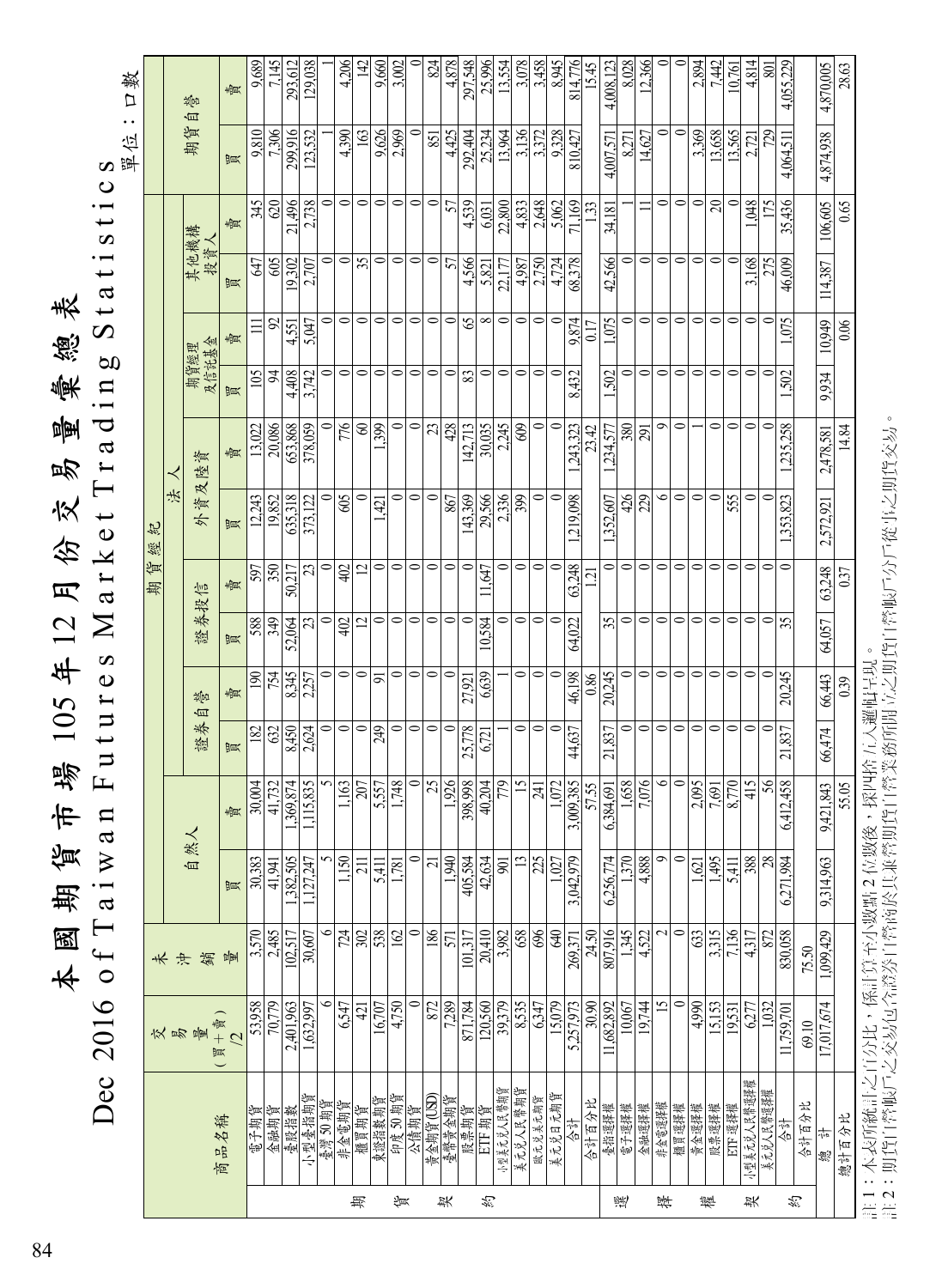臺灣證券交易所股價指數<br>TWSE STOCK PRICE INDICES 灣 證 券 交 易 所 股 價 指 數 TWSE STOCK PRICE INDICES

|                                                         | 收 C | 461.18      | 456.67   | 560.97   | 782.02   | 382.20   | 704.22   | 911.45   | 769.26   | 777.89                  | 884.76                | 790.80   | 751.01                           | 734.22   | 773.90   | 805.93                | 794.00   | 786.95   | 779.29    | 786.84         | 789.88   | 797.24   | 837.63   | 857.47   | 860.96         |
|---------------------------------------------------------|-----|-------------|----------|----------|----------|----------|----------|----------|----------|-------------------------|-----------------------|----------|----------------------------------|----------|----------|-----------------------|----------|----------|-----------|----------------|----------|----------|----------|----------|----------------|
| 塑膠化工<br>Plastic<br>$\bigcirc$                           | 低口  | 442.74      | 438.14   | 534.70   | 735.07   | 373.28   | 672.67   | 880.15   | 738.22   | 735.95                  | 861.66                | 734.57   | 701.80                           | 698.22   | 729.54   | 779.75                | 789.71   | 758.49   | 762.95    | 770.69         | 789.20   | 772.15   | 798.98   | 817.27   | 844.26         |
|                                                         | 百官  | 462.23      | 460.32   | 560.97   | 797.17   | 455.51   | 704.22   | 911.45   | 784.87   | 777.89                  | 887.28                | 790.80   | 756.97                           | 734.22   | 773.90   | 807.36                | 819.43   | 786.95   | 793.01    | 802.97         | 806.31   | 805.67   | 840.22   | 857.47   | 879.53         |
|                                                         | 收 C | 285.18      | 261.24   | 480.45   | 630.67   | 463.55   | 729.89   | 905.43   | 925.24   | 1,123.72                | 1,241.22              | 1.207.02 | 1,321.67                         | 1,317.06 | 1.365.93 | 1,351.76              | 1,372.32 | 1,445.75 | 1.488.77  | 1,515.12       | 1,460.98 | 1,447.18 | 1.483.13 | 1,377.56 | 1,360.77       |
| 食品類<br>Food<br>$\bigcirc$                               | 低口  | 264.68      | 243.12   | 448.41   | 521.70   | 443.73   | 697.65   | 883.20   | 882.36   | 1,094.67                | 1,205.71              | 1,151.45 | 1,266.00                         | 1,241.78 | 1,307.90 | 1,341.13              | 1,331.03 | 1,346.31 | 1,443.75  | 1,489.28       | 1,451.95 | 1,398.14 | 1,459.70 | 1,372.98 | 1,337.02       |
|                                                         | 直向  | 285.18      | 266.71   | 480.45   | 630.67   | 507.41   | 734.57   | 914.46   | 938.05   | 1,141.03                | 1,251.15              | 1.209.49 | 1,325.28                         | 1,317.42 | 1.365.93 | 1,396.33              | 1.394.75 | 1,445.75 | 1.510.16  | 1,549.51       | 1,533.80 | 1,481.12 | .497.26  | 1,480.92 | 1,399.36       |
|                                                         | 收C  | 284.66      | 282.25   | 402.95   | 573.35   | 358.73   | 475.79   | 506.17   | 495.13   | 546.15                  | 625.66                | 582.04   | 387.73                           | 375.70   | 399.96   | 420.94                | 423.97   | 388.09   | 414.75    | 430.35         | 440.18   | 440.45   | 445.19   | 444.26   | 427.44         |
| Cement<br>水泥類<br>$\bigcirc$                             | 低工  | 264.83      | 264.92   | 386.49   | 522.19   | 328.86   | 463.05   | 495.88   | 457.67   | 524.98                  | 603.02                | 551.88   | 378.08                           | 358.70   | 368.70   | 400.91                | 401.27   | 367.83   | 386.97    | 417.93         | 431.71   | 428.52   | 430.19   | 428.04   | 420.61         |
|                                                         | 盲气  | 284.66      | 285.05   | 412.02   | 586.32   | 372.39   | 475.79   | 513.59   | 495.56   | 546.15                  | 628.09                | 588.06   | 406.98                           | 375.70   | 399.96   | 432.10                | 438.68   | 420.66   | 422.03    | 441.73         | 462.13   | 453.84   | 448.58   | 446.26   | 449.73         |
|                                                         | 收C  | 6,139.69    | 6,548.34 | 7,823.72 | 8,506.28 | 4.591.22 | 8.188.11 | 8.972.50 | 7,072.08 | 7,699.50                | 8,611.51              | 9307.26  | 8,338.06                         | 8,145.21 | 8.411.16 | 8,744.83              | 8,377.90 | 8,535.59 | 8.666.58  | 8,984.41       | 9,068.85 | 9,166.85 | 9.290.12 | 9,240.71 | 9,253.50       |
| Twse Weighted Stock Index<br>台灣證券交易所加權指數<br>$\bigoplus$ | 低口  | 5,798.62    | 6.179.82 | 7,450.30 | 7,807.39 | 4,225.07 | 7,649.23 | 8,520.11 | 6,633.33 | 7,519.93                | 8,313.87              | 8,828.36 | 8,040.16                         | 7,664.01 | 8,063.00 | 8,485.69              | 8,377.90 | 8,053.69 | 8.458.87  | 8,575.75       | 8,981.81 | 8,902.30 | 9,165.17 | 8.931.03 | 9,078.64       |
|                                                         | 日息  | 6,139.69    | 6,575.53 | 7,823.72 | 8.722.38 | 4,694.81 | 8.188.11 | 8,972.50 | 7,178.69 | 7.757.09                | 8,623.43              | 9307.26  | 8,463.30                         | 8.145.21 | 8,411.16 | 8,812.70              | 8,700.39 | 8,535.87 | 8.716.25  | 9,076.64       | 9.200.42 | 9,284.62 | 9.385.65 | 9,272.70 | 9,392.68       |
| Month<br>Year<br>月                                      |     | $\Xi$<br>93 | 94 12    | 95 12    | 96 12    | 9712     | 98 12    | 99 12    | 100 12   | $\overline{c}$<br>$\Xi$ | $\overline{2}$<br>102 | 103 12   | $\overline{c}$<br>$\overline{a}$ | 105      | $\sim$   | $\tilde{\phantom{0}}$ | 4        | 5        | $\bullet$ | $\overline{ }$ | $\infty$ | $\sigma$ | $\Box$   | $\equiv$ | $\overline{C}$ |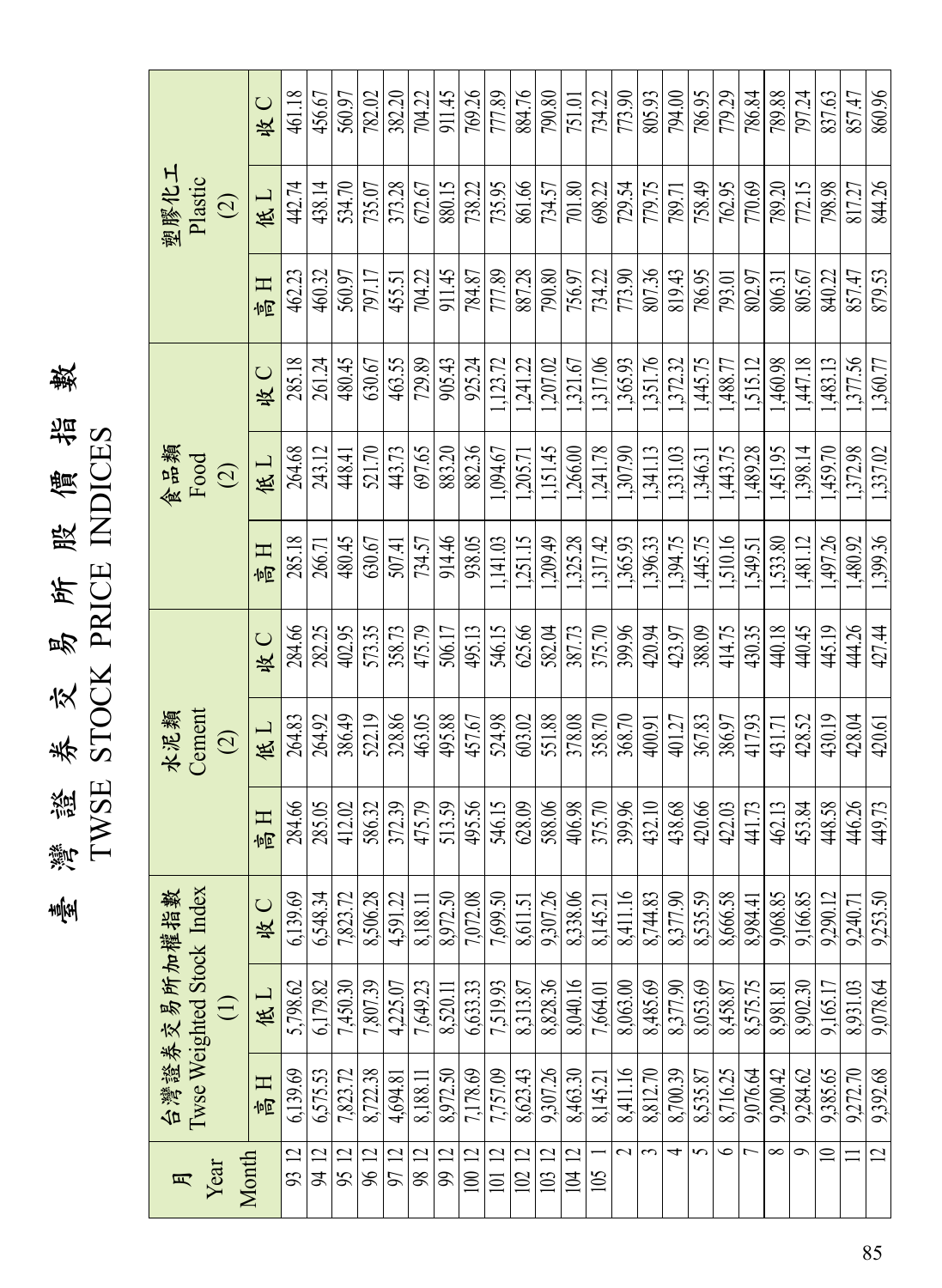TWSE STOCK PRICE INDICES (Cont.) TWSE STOCK PRICE INDICES (Cont.) 86 臺 灣 證 券 交 易 所 股 價 指 數 (續) 書 臺灣證券交易所股價指數

1,048.56 1,059.63 1,041.59 841.78 1,053.74 992.13 1,062.53 1,076.77595.78 1,082.86 919.80 935.06 952.24 975.45 998.06 891.39 937.87 909.80 785.47 923.37 959.41 937.40  $\frac{1}{001.41}$ 999.70 收 C 高 H | 低 L | 高 H | 低 L | 收 C | 高 H | 枚 C | 高 H | 松 C | 高 J | 八 H | 水 C | 高 H | 松 L | 收 C Bank & Insurance 金融保險 1,012.55 1,012.82 1,038.49 1,057.10 891.00 517.02 855.93 916.97 703.60 821.99 966.13 838.72 880.97 922.14 974.05 991.06 975.53 997.90 876.91 925.80 898.37 920.09 923.40 984.71 低工  $\odot$ 1,060.12 602.12 1,041.59 1,055.58 1,087.43 1,037.06 1,097.85 917.66 979.65 909.80 804.32 846.98 957.25 968.78 949.56 952.24 963.42  $\sqrt{09.48}$ 1,023.59  $\sqrt{008.79}$  $\sqrt{0.999}$ 923.37 987.37 1,048.56 日息 292.42 179.83 153.06 302.00 121.38 364.70 228.48 284.27 313.31 218.62 245.83 242.69 239.09 240.97 234.99 244.83 240.09 253.08 287.97 227.91 210.98 239.64 247.98 241.50 收 C **Construction** 營造建材 151.88 126.64 294.30 104.73 277.52 341.52 206.33 271.66 311.19 221.06 210.98 223.55 230.78 240.82 237.65 236.58 233.79 224.00 236.39 225.93 281.90 241.80 239.09 201.61 低工  $\widehat{\infty}$ 182.28  $\sqrt{260.78}$ 131.16 288.55  $364.70$ 246.56 155.67 323.99 284.84 325.67 296.05  $\overline{230.63}$ 222.59 218.62 250.50 249.60 240.96 247.98 247.14 244.33 243.30 241.27 244.83 243.93 日高 161.18 174.25 196.78 94.54 202.22 218.72 151.29 170.12 191.82 176.56 142.98 155.48 152.99 158.08 155.54 152.38 153.48 160.38 165.32 124.17 150.00 145.87 153.37 154.81 收 C Paper & pulp 116.23 161.38 157.89 180.89 146.03 90.90 189.80 211.18 170.47 140.63 146.60 149.49 155.24 153.37 151.26 152.75 149.01 159.83 142.41 141.61 153.27 造紙類 145.71 154.81 低工 187.11  $\widehat{\infty}$ 199.66 171.95 165.32 174.25 125.92 222.03 158.57 192.55 176.56 152.46 148.04 157.05 158.08 153.90 158.08 160.49 155.73 156.44 160.38 171.87 98.47 206.31 146.27 157.07 高田 1,613.18 1,850.85 1,963.44 981.10 1,904.86 1,465.90 1,624.86 1,748.55 1,843.44 1,822.52 1,886.95 1,968.15 1,852.10 2,083.69 2,114.69 2,138.93 2,076.74 2,078.55 1,294.27 1,917.64  $\sqrt{1,976.47}$ 1,915.24 2,061.98 2,085.31  $\bigcup$ 收 Elec. Machinery 1, 機電類 1,769.85 1,714.19 1,852.10 1,787.26 2,056.16 1,213.45 1,757.53 873.39 1,789.58 1,958.04 2,118.96 2,014.29  $2,041.49$ 1,812.01 1,917.35 1,910.00 2,047.60 低工 1,492.80 1,746.08 1,847.96 1,374.23 1,588.00 1,676.98 1,973.99  $\widehat{\infty}$ 2,029.39 1,822.52  $|947.49|$ 998.39 1,881.84  $.984.00$  $2,104.98$ 1,886.95 1,980.54 2,110.25 1,917.64 2,086.19  $2,148.42$ 1,294.27 2,171.04 2,137.39 1,618.84 1,850.85 1,904.86 1,937.24 1,653.80 1,749.90 日息 1,483.21 2,085.31 530.07  $385.35$  . 403.82 423.57 555.55 544.21 501.85 268.53 204.02 551.06 541.78 541.86 487.50 477.13 503.85 475.50 492.37 481.20 473.47 503.31 227.19 385.78 收C 328.21 532.31 紡織纖維 212.24 256.56 304.56 356.74 515.77 503.65 350.19 410.38 541.30 505.27 501.85 459.34 467.66 468.35 196.90 373.17 501.51 535.40 539.51 454.20 495.50 481.31 478.74 442.77 Textile 低工  $\widehat{\Omega}$ 479.26 268.53 400.46 223.17 403.82 389.44 424.59 572.54 530.36 551.06 541.78 549.89 571.00 536.97 493.60 487.95 508.45 512.55 505.17 500.66 486.47 532.31 230.81 328.21  $\blacksquare$ 高100 12 101 12 102 12 103 12 104 12  $\overline{\mathcal{L}}$  $\tilde{3}$  $\sim$  $\infty$  $\overline{2}$  $\supseteq$ Month  $\overline{\phantom{0}}$ <u>n | 11</u><br>9 | 2 | 2<br>19 | 2 96 12 97 12 2||2<br>|<br>|<br>|<br>|<br>|<br>|<br>| 4  $\bullet$  $\bar{}$  $\mathfrak{g}$ Year 年 月  $\overline{\text{10}}$ 

2.Base:1986=100 Note:1.Base:1966=100 :(1) 基期:55 年= 100 Note:1.Base:1966=100 (2) 基期:75 年= 100 2.Base:1986=100

:(1) 基期:55 年= 100<br>(2) 基期:75 年= 100 註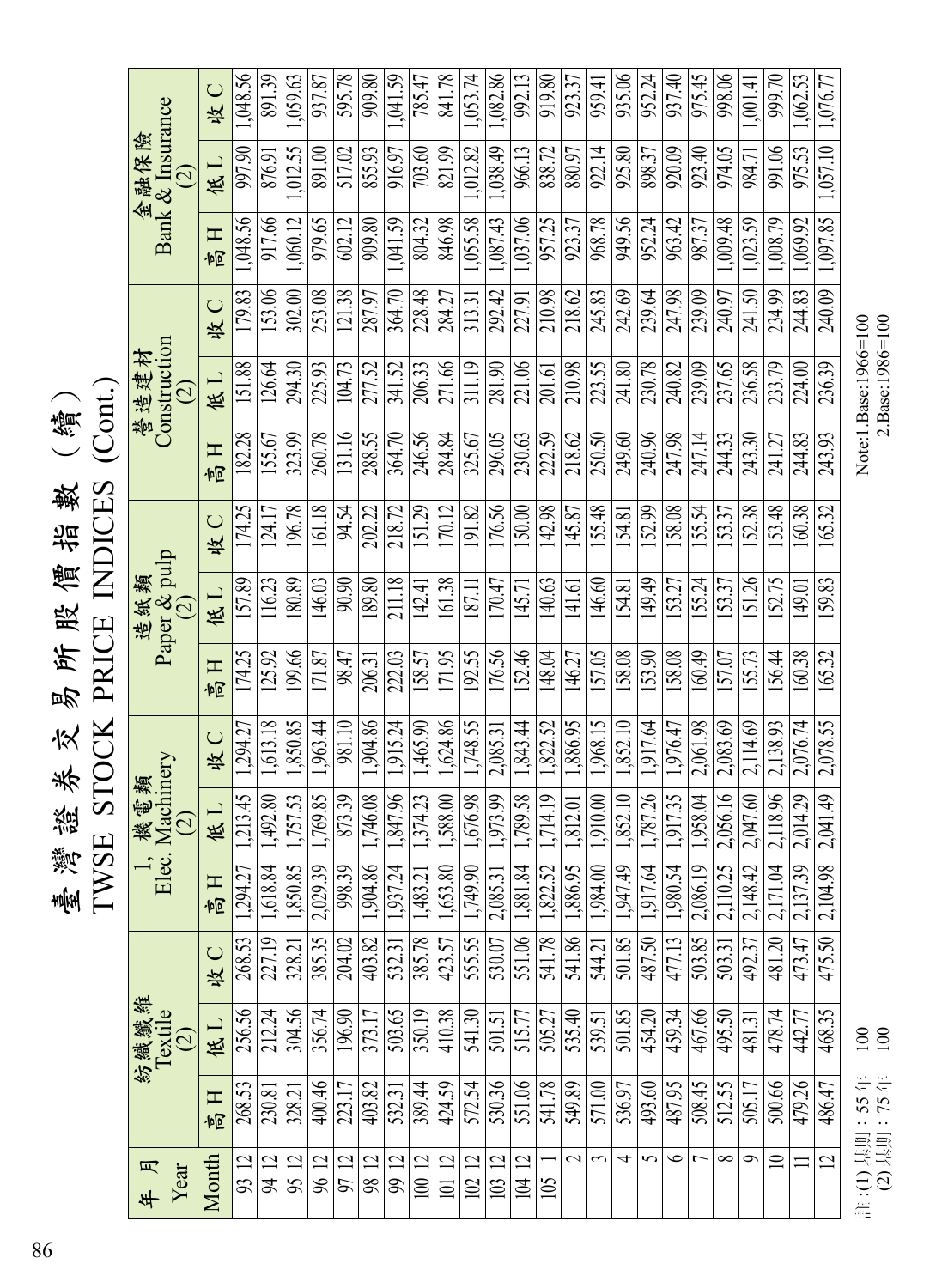| 數                  |  |
|--------------------|--|
| <u>र्गम</u>        |  |
| Ą<br>m<br>ζ        |  |
| 毁                  |  |
| 要                  |  |
| ٠H                 |  |
| 巡<br>$\frac{2}{3}$ |  |
| 圂                  |  |

| 年月                 |                               |                                                                                           | 倫敦金融時報工業                         | 口          | 新加坡海峽                             | 香港恆生                   | 台灣證券交易所<br>Taiwan TSE |
|--------------------|-------------------------------|-------------------------------------------------------------------------------------------|----------------------------------|------------|-----------------------------------|------------------------|-----------------------|
| Year Month         | 紐約道瓊<br>New York<br>Dow Jones | ·<br>教<br><br><br><br><br><br><br><br><br><br><br><br><br><br>那斯達克<br>綜合股價指<br>Nasdag COM | <b>Financial Times</b><br>London | Nikkei 225 | <b>Straits Times</b><br>Singapore | Hong Kong<br>Hang Seng | Composite             |
| 94(2005) 12        | 10,717.50                     | 2,205.32                                                                                  | 5,618.80                         | 16.111.43  | 2,347.34                          | 14,876.43              | 6,548.34              |
| 95(2006) 12        | 12,463.15                     | 2,415.29                                                                                  | 6.220.80                         | 17.225.83  | 2,985.83                          | 19.964.72              | 7.823.72              |
| 96(2007) 12        | 13.264.82                     | 2.652.28                                                                                  | 6,456.90                         | 15.307.78  | 3,482.30                          | 27,812.65              | 8.506.28              |
| 97(2008) 12        | 8,776.39                      | .577.03                                                                                   | 4.434.17                         | 8.859.56   | 1.761.56                          | 14.387.48              | 4,591.22              |
| 98(2009) 12        | 10,428.05                     | 2,269.15                                                                                  | 5.412.88                         | 10.546.44  | 2,897.62                          | 21,872.50              | 8.188.1               |
| 99(2010) 12        | 1.577.51                      | $2,65\overline{2.87}$                                                                     | 5,899.94                         | 10.228.92  | 3.190.04                          | 23.035.45              | 8.972.50              |
| $.00(2011)$ 12     | 12.217.56                     | 2,605.15                                                                                  | 5.572.28                         | 8.455.35   | 2,646.35                          | 18,434.39              | 7.072.08              |
| 01(2012) 12        | 13.104.14                     | 3,019.51                                                                                  | 5.897.81                         | 10.395.18  | 3,167.08                          | 22,656.92              | 7,699.50              |
| 02(2013)12         | 16.576.66                     | 4.176.59                                                                                  | 6,749.09                         | 16.291.3   | 3.167.43                          | 23,306.39              | 8,611.51              |
| $03(2014)$ 12      | 17,823.07                     | 4,736.05                                                                                  | 6,566.09                         | 7,450.77   | 3,365.15                          | 23,605.04              | 9.307.26              |
| 04(2015) 12        | 17,425.03                     | 5,007.41                                                                                  | 6,242.32                         | 19,033.7   | 2,882.73                          | 21,914.40              | 8,338.06              |
| 105 (2016)         | 16,466.30                     | 4,613.95                                                                                  | 6,083.79                         | 17.518.30  | 2,629.11                          | 19,683.1               | 8,145.21              |
| $\scriptstyle\sim$ | 16,516.50                     | 4,557.95                                                                                  | 6.97.09                          | 16,026.76  | 2,666.51                          | 19,111.93              | 8,411.16              |
| ς                  | 17,685.09                     | 4,869.85                                                                                  | 6,174.90                         | 16,758.67  | 2,840.90                          | 20,776.70              | 8,744.83              |
| 4                  | 17,773.64                     | 4,775.36                                                                                  | 6.241.90                         | 16,666.05  | 2,838.52                          | 21,067.05              | 8,377.90              |
| 5                  | 17,787.20                     | 4,948.06                                                                                  | 6,230.79                         | 17.234.98  | 2,791.06                          | 20,815.09              | 8,535.59              |
| ◡                  | 17.292.99                     | 4,842.67                                                                                  | 6,504.33                         | 15,575.92  | 2,840.93                          | 20,794.37              | 8,666.58              |
| ᡕ                  | 18,432.24                     | 5,162.13                                                                                  | 6.724.43                         | 16,569.27  | 2,868.69                          | 21.891.37              | 8.984.41              |
| $\infty$           | 18.400.88                     | 5.213.22                                                                                  | 6,781.51                         | 16,887.40  | 2.820.59                          | 22.976.88              | 9,068.85              |
| P                  | 18.308.15                     | 5.312.00                                                                                  | 6.899.33                         | 16.449.84  | 2,869.47                          | 23,297.15              | 9,166.85              |
| $\supseteq$        | 18,142.42                     | 5.189.14                                                                                  | 6.954.22                         | 17,425.02  | 2.813.87                          | 22,934.54              | 9.290.12              |
|                    | 19,123.58                     | 5.323.68                                                                                  | 6,783.79                         | 18.308.48  | 2.905.17                          | 22,789.77              | 9.240.7               |
| $\overline{2}$     | 19,762.60                     | 5,383.12                                                                                  | 7,142.83                         | 19,114.37  | 2,880.76                          | 22,000.56              | 9,253.50              |

: 1. 指數以月底為準。

註: 1. 指數以月底為準。<br>2. 倫敦金融時報工業指數,自 84 年 1 月起由 30 種改為 100 種。<br>Note: 1.The indices are month end indices.<br>2. In January 1995, the London Financial Times index component stocks were changed from 30 to 100 2. 倫敦金融時報工業指數,自 84 年 1 月起由 30 種改為 100 種。

Note: 1.The indices are month end indices. 2. In January 1995, the London Financial Times index component stocks were changed from 30 to 100